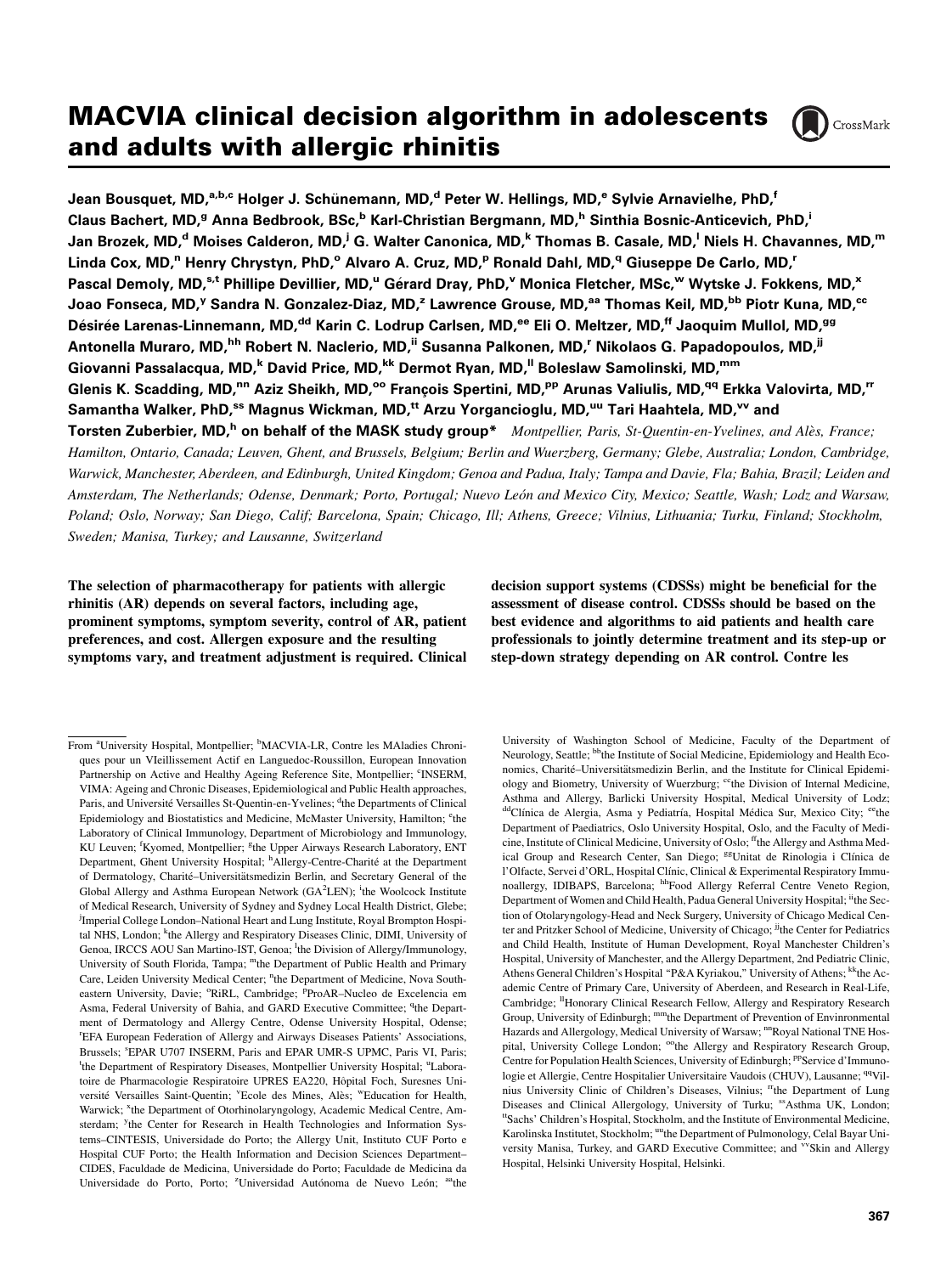MAladies Chroniques pour un VIeillissement Actif en Languedoc-Roussillon (MACVIA-LR [fighting chronic diseases for active and healthy ageing]), one of the reference sites of the European Innovation Partnership on Active and Healthy Ageing, has initiated an allergy sentinel network (the MACVIA-ARIA Sentinel Network). A CDSS is currently being developed to optimize AR control. An algorithm developed by consensus is presented in this article. This algorithm should be confirmed by appropriate trials. (J Allergy Clin Immunol 2016;138:367-74.)

Key words: Allergic rhinitis, conjunctivitis, Allergic Rhinitis and its Impact on Asthma, MACVIA-LR, information and communication technology, clinical decision support system

The selection of pharmacotherapy for patients with allergic rhinitis (AR) depends on several factors, such as age, prominent symptoms, symptom severity, control of AR, patient preferences, availability of treatment, and  $cost<sup>1</sup>$  $cost<sup>1</sup>$  $cost<sup>1</sup>$  With allergen exposure and the resulting symptoms varying daily, patients with AR would

| Abbreviations used |                                                               |
|--------------------|---------------------------------------------------------------|
|                    | AR: Allergic rhinitis                                         |
|                    | CDSS: Clinical decision support system                        |
|                    | MACVIA-LR: Contre les MAladies Chroniques pour un VIeillisse- |
|                    | ment Actif en Languedoc-Roussillon                            |
|                    | MASK: MACVIA-ARIA Sentinel Network                            |
|                    | MCID: Minimal clinically important difference                 |
|                    | OOL: Quality of life                                          |
|                    | RQLQ: Rhinoconjunctivitis Quality of Life Questionnaire       |
|                    | VAS: Visual analog scale                                      |
|                    |                                                               |

benefit from regular monitoring of their symptoms to facilitate treatment adjustment. Clinical decision support systems (CDSSs) might be beneficial for the accomplishment of this task by assess-ing disease control, such as in response to treatment.<sup>[2](#page-5-0)</sup> A CDSS is a health information technology system designed to assist health care professionals and patients with clinical decision-making

PhD; Christine Rolland, MD; Miguel Roman Rodriguez, MD; Antonino Romano, MD; José Rosado-Pinto, MD; Nelson A. Rosario, MD; Larry Rosenwasser, MD; Menachem Rottem, MD; Mario Sanchez-Borges, MD; Joaquim Sastre-Dominguez, MD; Peter Schmid-Grendelmeier, MD; Eli Serrano, MD; F. Estelle R. Simons, MD; Juan-Carlos Sisul, MD; Ingebjorg Skrindo, MD; Henriette A. Smit, PhD; Dirceu Solé, MD; Talant Sooronbaev, MD; Otto Spranger; Rafael Stelmach, MD; Timo Strandberg, MD; Jordi Sunyer, MD; Carel Thijs, MD; Ana-Maria Todo-Bom, MD; Massimo Triggiani, MD; Rudolf Valenta, MD; Antonio L. Valero, MD; Marianne van Hage, MD; Olivier Vandenplas, MD; Giorgio Vezzani, MD; Pakit Vichyanond, MD; Giovanni Viegi, MD; Martin Wagenmann, MD; Ulrich Wahn, MD; Wang De Yun, MD; Denis Williams, PhD; John Wright, MD; Barbara P. Yawn, MD; Panayiotis Yiallouros, MD; Osman M. Yusuf, MD; Heather J. Zar, MD; Mario Zernotti, MD; Luo Zhang, MD; Nanshan Zhong, MD; Mihaela Zidarn, MD.

Disclosure of potential conflict of interest: J. Bousquet has received consulting fees from Actelion, Almirall, Meda, Merck, Merck Sharp Dohme, Novartis, Sanofi-Aventis, Takeda, Teva, and Uriach; has received fees for participation in review activities from Almirall, AstraZeneca, Chiesi, GlaxoSmithKline, Meda, Merck, Merck Sharp Dohme, Novartis, OM Pharma, Sanofi-Aventis, Schering-Plough, Takeda, Teva, and Uriach; has received lecture fees from Almirall, AstraZeneca, Chiesi, GlaxoSmithKline, Meda, Merck, Merck Sharp Dohme, Novartis, OM Pharma, Sanofi-Aventis, Schering-Plough, Takeda, Teva, and Uriach; and has received payment for development of educational presentations from Almirall, AstraZeneca, Chiesi, GlaxoSmithKline, Meda, Merck, Merck Sharp Dohme, Novartis, OM Pharma, Sanofi-Aventis, Schering-Plough, Takeda, Teva, and Uriach. K.-C. Bergmann has received lecture fees from Novartis. S. Bosnic-Anticevich is a member of the Teva Pharmaceuticals Devices International Key Experts Panel, has received research support from Research in Real Life, and has received lecture fees and payment for developing educational presentations from Teva and Mundipharma. G. W. Canonica is on the Board for and has received consultancy and lecture fees from ALK-Abelló, Allergopharma, Allergy Therapeutics, Anallergo, Hal, Lofarma, Stallergenes, and Thermo Fisher. T. B. Casale is Executive Vice President of the American Academy of Allergy, Asthma & Immunology (AAAAI). L. Cox has received consultancy fees from Genentech and Allergopharma; has received fees for participation in review activities from Circassia and Biomay; is on the ABAI Board; was on the AAAAI Board; and has received lecture fees from several regional, local, and state allergy meetings. A. A. Cruz is on the Meda Pharma Board, has received research support from GlaxoSmithKline, and has received lecture fees and travel support from Meda. R. Dahl has received lecture fees from Boehringer Ingelheim, AstraZeneca, GlaxoSmithKline, ALK-Abelló, Cipla, Novartis, Meda, and Chiesi. G. De Carlo has received research support from Sanofi Pasteur MSD, Boehringer Ingelheim International, ALK-Abelló, Almirall, Stallergenes France, Air Liquide Sante International, Novartis, GlaxoSmithKline, Mundipharma, and Chiesi. P. Demoly has received consultancy fees from ALK-Abelló, Circassia, Stallergenes, ThermoFisher Scientific, DBV, and Chiesi and has received lecture fees from Menarini, AstraZeneca, GlaxoSmithKline, Allergopharma, and MSD. P. Devillier is on the Meda Pharma Board; has received consultancy fees from Stallergenes, ALK-Abelló, and GlaxoSmithKline; has received lecture fees from Stallergenes and ALK-Abelló; has received payment for manuscript preparation from Stallergenes; and has received travel support from Stallergenes and Meda. M. Fletcher has received consultancy fees from AstraZeneca, Boehringer Ingelheim, Napp, and Teva and has received lecture fees from AstraZeneca, Boehringer Ingelheim, Napp,

Working group members\*: Werner Aberer, MD; Mitsuru Adachi, MD; Ioana Agache, MD; Cezmi Akdis, MD; Mubeccel Akdis, MD; Isabella Annesi-Maesano, MD; Ignacio J. Ansotegui, MD; Josep M. Anto, MD; S. Hasan Arshad, MD; Ilaria Baiardini, MD; Abay K.Baigenzhin, MD; Cristina Barbara, MD; Eric D. Bateman, MD; Bianca Beghé, MD; Elisabeth H. Bel, MD; Ali Ben Kheder, MD; Kazi S. Bennoor, MD; Michael Benson, MD; David Bernstein, MD; Bewick Michael, MD; Bieber Thomas, MD; Carsten Bindslev-Jensen, MD; Leif Bjermer, MD; Hubert Blain, MD; Attilio Boner, MD; Matteo Bonini, MD; Sergio Bonini, MD; Isabelle Bosse, MD; Jacques Bouchard, MD; Louis-Philippe Boulet, MD; Rodolphe A. Bourret, PhD; Philippe J. Bousquet, MD; Fulvio Braido, MD; Andrew H. Briggs, PhD; Christopher E. Brightling, MD; Roland Buhl, MD; Peter Burney, MD; Andrew Bush, MD; Fernando Caballero-Fonseca, MD; Davide P. Caimmi, MD; Paulo Camargos, MD; Thierry Camuzat; Kai-Hakon Carlsen, MD; Warner Carr, MD; Thomas B. Casale, MD; Alfonso Cepeda Sarabia, MD; Leda Chatzi, PhD; Yuzhi Chen, MD; Raphaël Chiron, MD; Ekaterine Chkhartishvili, MD; Alexander Chuchalin, MD; Georgio Ciprandi, MD; Ieva Cirule; Jaime Correia de Sousa, MD; David Costa, MD; George Crooks, MD; Adnan Custovic, MD; Sven-Erik Dahlen, MD; Ulf Darsow, MD; Frédéric De Blay, MD; Esteban De Manuel Keenoy, MD; Tony Dedeu, MD; Diana Deleanu, MD; Judah Denburg, MD; Alain Didier, MD; Anh-Tuan Dinh-Xuan, MD; Dejan Dokic, MD; Habib B. Douagui, MD; Ruta Dubakiene, MD; Stephen Durham, MD; Mark Dykewicz, MD; Yehia El-Gamal, MD; Regina Emuzyte, MD; Antje Fink-Wagner, PhD; Alessandro Fiocchi, MD; Francesco Forastiere, MD; Amiran Gamkrelidze, MD; Bilun Gemicioglu, MD; Jose E. Gereda, MD; Roy Gerth van Wijk, MD; Maia Gotua, MD; Ineta Grisle, MD; M. Antonieta Guzmán, MD; Tari Haahtela, MD; Joachim Heinrich, PhD; Birthe Hellquist-Dahl, PhD; Friedrich Horak, MD; Peter H. Howarth, MD; Marc Humbert, MD; Michael Hyland, PhD; Juan-Carlos Ivancevich, MD; Edgardo J. Jares, MD; Sebastian L. Johnston, MD; Olivier Jonquet, MD; Guy Joos, MD; Ki-Suck Jung, MD; Jocelyne Just, MD; Marek Jutel, MD; Igor P. Kaidashev, MD; Musa Khaitov, MD; Omer Kalayci, MD; Fuat Kalyoncu, MD; Paul Keith, MD; Nikolai Khaltaev, MD; Jorg Kleine-Tebbe, MD; Ludger Klimek, MD; Bernard Koffi N'Goran, MD; Vitezlav Kolek, MD; Gerard H. Koppelman, MD; Marek Kowalski, MD; Inger Kull, PhD; Violeta Kvedariene, MD; Bart Lambrecht, MD; Susanne Lau, MD; Daniel Laune, PhD; Lan Le Thi Tuyet, MD; Jing Li, MD; Phillipe Lieberman, MD; Brian J. Lipworth, MD; Louis Renaud, MD; Yves Magard, MD; Antoine Magnan, MD; Bassam Mahboub, MD; Ivan Majer, MD; Mika Makela, MD; Peter J. Manning, MD; Mohamad R. Masjedi, MD; Marcus Maurer, MD; Sandra Mavale-Manuel, MD; Erik Melén, MD; Elisabete Melo-Gomes, MD; Jacques Mercier, MD; Hans Merk, MD; Neven Miculinic, MD; Florin Mihaltan, MD; Branislava Milenkovic, MD; Yousser Mohammad, MD; Mathieu Molimard, MD; Isabelle Momas, PhD; Anna Montilla-Santana, MD; Mario Morais-Almeida, MD; Ralph Mösges, MD; Rachel Nadif, PhD; Leyla Namazova-Baranova, MD; Hugo Neffen, MD; Kristof Nekam, MD; Angelos Neou, MD; Bodo Niggemann, MD; Dieudonné Nyembue, MD; Robyn O'Hehir, MD; Ken Ohta, MD; Yoshitaka Okamoto, MD; Kim Okubo, MD; Solange Ouedraogo, MD; Pier-Luigi Paggiaro, MD; Isabella Pali-Schöll, MD; Stephen Palmer, MSc; Petr Panzner, MD; Alberto Papi, MD; Hae-Sim Park, MD; Ian Pavord, MD; Ruby Pawankar, MD; Oliver Pfaar, MD; Robert Picard, PhD; Bernard Pigearias, MD; Isabelle Pin, MD; Davor Plavec, MD; Wolfgang Pohl, MD; Todor Popov, MD; Dirkje S. Postma, MD; Paul Potter, MD; Lars K. Poulsen, PhD; Klaus F. Rabe, MD; Filip Raciborski, PhD; Françoise Radier Pontal, MD; Sakari Reitamo, MD; Maria-Susana Repka-Ramirez, MD; Carlos Robalo-Cordeiro, MD; Graham Roberts, MD; Francisco Rodenas,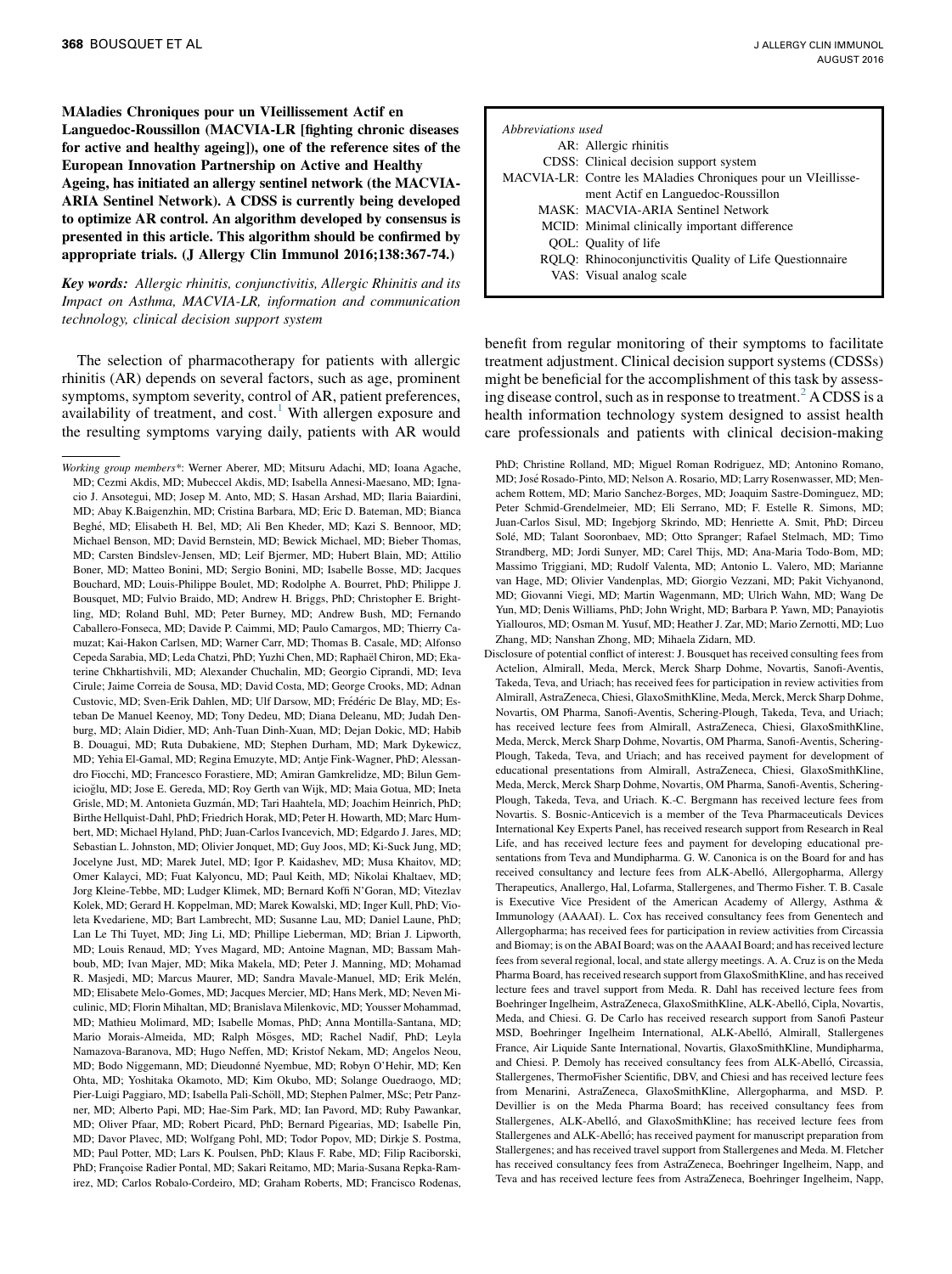BOUSQUET ET AL 369

tasks. Knowledge-based CDSSs consist of 3 parts: the knowledge base, an inference engine, and a mechanism to communicate.<sup>3</sup> The knowledge base contains the rules and associations of compiled data. The inference engine combines the rules from the knowledge base with the patient's data. The communication mechanism allows the system to show the results to the user, as well as have input into the system. CDSSs should be based on the best evidence and algorithms to aid patients and health care professionals to jointly determine the treatment and its step-up or step-down strategy depending on AR control.<sup>[1](#page-5-0)</sup> Thus CDSSs should help optimize treatment.

Contre les MAladies Chroniques pour un VIeillissement Actif en Languedoc-Roussillon (MACVIA-LR [fighting chronic diseases for active and healthy ageing], [http://macvia.cr-langue](http://macvia.cr-languedocroussillon.fr) [docroussillon.fr\)](http://macvia.cr-languedocroussillon.fr) is one of the reference sites of the European Innovation Partnership on Active and Healthy Ageing.<sup>[5](#page-5-0)</sup> It initiated the project Integrated Care Pathways for Airway diseases (AIRWAYS ICPs)<sup>[6](#page-5-0)</sup> and the allergy sentinel network MACVIA-ARIA Sentinel NetworK (MASK).<sup>2</sup> A knowledge-based CDSS is currently being developed to optimize AR control. The communication mechanism of MASK uses interconnected tablets and cell phones.<sup>[7,8](#page-5-0)</sup> The proposed algorithm of the MACVIA-CDSS is presented in this article.

### CONTROL OF AR AND RHINOCONJUNCTIVITIS

In asthmatic patients, the treatment strategy is based on disease control and current treatment.<sup>[9-11](#page-5-0)</sup> The variability in symptom control is challenging and necessitates careful monitoring, as well as the step up/step down of individualized therapeutic regimens over time. Both long- and short-term maintenance and reliever ap-proaches have been proposed,<sup>[12](#page-5-0)</sup> including the combination of an inhaled corticosteroid and fast-onset long-acting  $\beta$ -agonist inhaler as maintenance and reliever therapy.<sup>1</sup>

Boehringer Ingelheim, Chiesi, Cipla, GlaxoSmithKline, Kyorin, Meda, Merck, Mundipharma, Novartis, Pfizer, SkyePharma, Takeda, and Teva; has received payment for manuscript preparation from Mundipharma and Teva; has a patent with AKL Ltd; has received payment for developing educational presentations from GlaxoSmithKline and Novartis; has stock in AKL Ltd; has received travel support from Aerocrine, Boehringer Ingelheim, Mundipharma, Napp, Novartis, and Teva; has received funding for patient enrolment or completion of research from Almirall, Chiesi, Teva, and Zentiva; has served as a peer reviewer for grant committees for the Medical Research Council, Efficacy and Mechanism Evaluation Programme, and HTA; and is 80% owner of Research in Real Life, which receives unrestricted funding for investigator-initiated studies from Aerocrine, AKL Ltd, Almirall, Boehringer Ingelheim, Chiesi, Meda, Mundipharma, Napp, Novartis, Orion, Takeda, Teva, and Zentiva. D. Ryan is on the Boards for Stallergenes and Uriach; has received consultancy fees from Meda; is employed by Optimum Patient Care and University of Edinburgh; has received lecture fees from Meda, Chiesi, Teva, AstraZeneca, and Boehringer Ingelheim; has received payment for developing educational presentation from Meda; and is Chairman of the European Academy of Allergy and Clinical Immunology (EAACI) Primary Care Interest Group. A. Valiulis is a board member without financial interest of the nonprofit organizations the European Academy of Paediatrics, European Paediatrc Association, European Confederation of Primary Care Paediatricians, Lithuanian Paediatric Society, and Lithuanian Paediatric Respiratory Society; has received research support from European Union Social Fund and Lithuanian Ministry of Health; has received travel support from the European Academy of Pediatrics; is Chairman of Executive Board of IPOKRaTES Lithuania Fund. E. Valovirta has received travel support from Stallergenes. M. Wickman has received research support and lecture fees from Thermo Fisher, has received consultancy fees from Thermo Fisher and Microtest Dx, and has received payment for developing educational presentations from Stallergenes. T. Zuberbier has received consultancy fees from Ansell, Bayer Schering, DST, FAES, Fujisawa, HAL, Henkel, Kryolan, Leti, Menarini, Merck, MSD, Novartis, Procter & Gamble, Ranbaxy, Sanofi-Aventis, Schering Plough, Stallergenes, Takeda, and UCB; is on the German Society for Allergy and Clinical Immunology Scientific Advisory Board; is head of the European Centre for Allergy Research Foundation; is a World Health Organization Initiative Allergic Rhinitis and its Impact on Asthma committee member; is a member of the World Allergy Organization Communications Council; and is Secretary General of the Global Allergy and Asthma European Network. The rest of the authors declare that they have no relevant conflicts of interest.

Received for publication October 30, 2015; revised February 5, 2016; accepted for publication March 15, 2016.

Available online April 23, 2016.

Corresponding author: Jean Bousquet, MD, CHRU Arnaud de Villeneuve, Département de Pneumologie, 371 Avenue du Doyen Gaston, Giraud, 34295 Montpellier Cedex 5, France. E-mail: [jean.bousquet@orange.fr.](mailto:jean.bousquet@orange.fr)

The CrossMark symbol notifies online readers when updates have been made to the article such as errata or minor corrections

0091-6749

 2016 The Authors. Published by Elsevier Inc. on behalf of the American Academy of Allergy, Asthma & Immunology. This is an open access article under the CC BY-NC-ND license [\(http://creativecommons.org/licenses/by-nc-nd/4.0/](http://creativecommons.org/licenses/by-nc-nd/4.0/)).

<http://dx.doi.org/10.1016/j.jaci.2016.03.025>

Novartis, and Teva. W. J. Fokkens has received research support from Meda and has received payment for developing a webcast on treatment of rhinitis for general practitioners. J. Fonseca is on the Boehringer Ingelheim and Novartis Boards; has received consultancy fees from Novartis; has received research support from Fundação Ciência e Tecnologia and Fundacão Calouste Gulbenkian; has received lecture fees from AstraZeneca, Aerocrine, Menarini, GlaxoSmithKline, MSD, and Vitoria; and has received travel support from AstraZeneca and Novartis. T. Keil has received research support from the European Union projects MeDALL and iFAAM. P. Kuna has received lecture fees from Adamed, Allergopharma, Almirall, AstraZeneca, GlaxoSmithKline, Hal, Meda, Pfizer, Polpharma, Stallergenes, Lekam, and Bayer and has received lecture fees and is on the advisory board from Boehringer Ingelheim, Celon Pharma, Chiesi, FAES, MSD, Novartis, Polpharma, and Teva. D. Larenas-Linnemann has received consultancy fees from Boehringer Ingelheim, Meda, Pfizer, Mit Pharma, and Chiesi; has received research support from AstraZeneca, MSD, Novartis, Sanofi, UCB, GlaxoSmithKline, Pfizer, MEDA, TEVA, Senosiain, Carnot; has received lecture fees from AstraZeneca, MSD, Movartis, Sanofi, Pfizer, and Meda; has received payment for development of educational presentations from Glenmark; and has received travel support from ALK-Abelló. K. C. Lodrup Carlsen has received research and travel support from EU MedALL, is on the Sanofi advisory board, has received research support from National and regional public funding applications. E. O. Meltzer has received consultancy fees from AstraZeneca, Boehringer Ingelheim, Church & Dwight, GlaxoSmithKline, Greer, Johnson & Johnson, Meda, Mylan, Regeneron/ Sanofi, and Teva; is self-employed; has received lecture fees from Greer, Meda, Merck, Mylan, Takeda, and Teva; and has received payment for developing educational presentations from Glenmark. J. Mullol is on the boards for Uriach, Meda, FAES, ALK-Abelló, and Sanofi; has received research support from GlaxoSmithKline, Uriach, FAES, and Meda; and has received lecture fees from Uriach, Hartington Pharmaceuticals, Novartis, FAES, Menarini, MSD, Pierre-Fabre, and UCB. A. Muraro has received consultancy fees from Meda. R. N. Naclerio is on the Merck and Sanofi allergy advisory boards, has received consultancy fees from Teva, is employed by the University of Chicago, and has received research support from Meda. S. Palkonen is on the GlaxoSmithKline European Health Advisory Board; has received research support from Air Liquide Sante International, ALK-Abelló, Almirall, Boehringer Ingelheim, GlaxoSmithKline, Novartis, Chiesi, Mundipharma, Sanofi-Pasteur, and Stallergenes; has received travel support from Novartis; and declares that she regularly has dialogue with the funding partners listed above, who give unrestricted educational grants to the patient organization, EFA, for which she works as a Director. N. Papadopoulos has received research support from GlaxoSmithKline, Nestle, and Merck; has received payment for developing educational presentations from Abbvie, Sanofi, Menarini, and Meda; has received consultancy fees from GlaxoSmithKline, Abbvie, Novartis, Menarini, Meda, and ALK-Abelló; and has received lecture fees from Allergopharma, Uriach, GlaxoSmithKline, Stallergenes, and MSD. D. Price is on the boards for Aerocrine, Almirall, Amgen, AstraZeneca, Boehringer Ingelheim, Chiesi, Meda, Mundipharma, Napp, Novartis, and Teva; has received consultancy fees from Almirall, Amgen, AstraZeneca, Boehringer Ingelheim, Chiesi, GlaxoSmithKline, Meda, Mundipharma, Napp, Novartis, Pfizer, and Teva; has received research support from the UK National Health Service, British Lung Foundation, Aerocrine, AKL Ltd, Almirall, AstraZeneca, Boehringer Ingelheim, Chiesi, Eli Lilly, GlaxoSmithKline, Meda, Merck, Mundipharma, Napp, Novartis, Orion, Pfizer, Respiratory Effectiveness Group, Takeda, Teva, Zentiva; has received lecture fees from Almirall, AstraZeneca,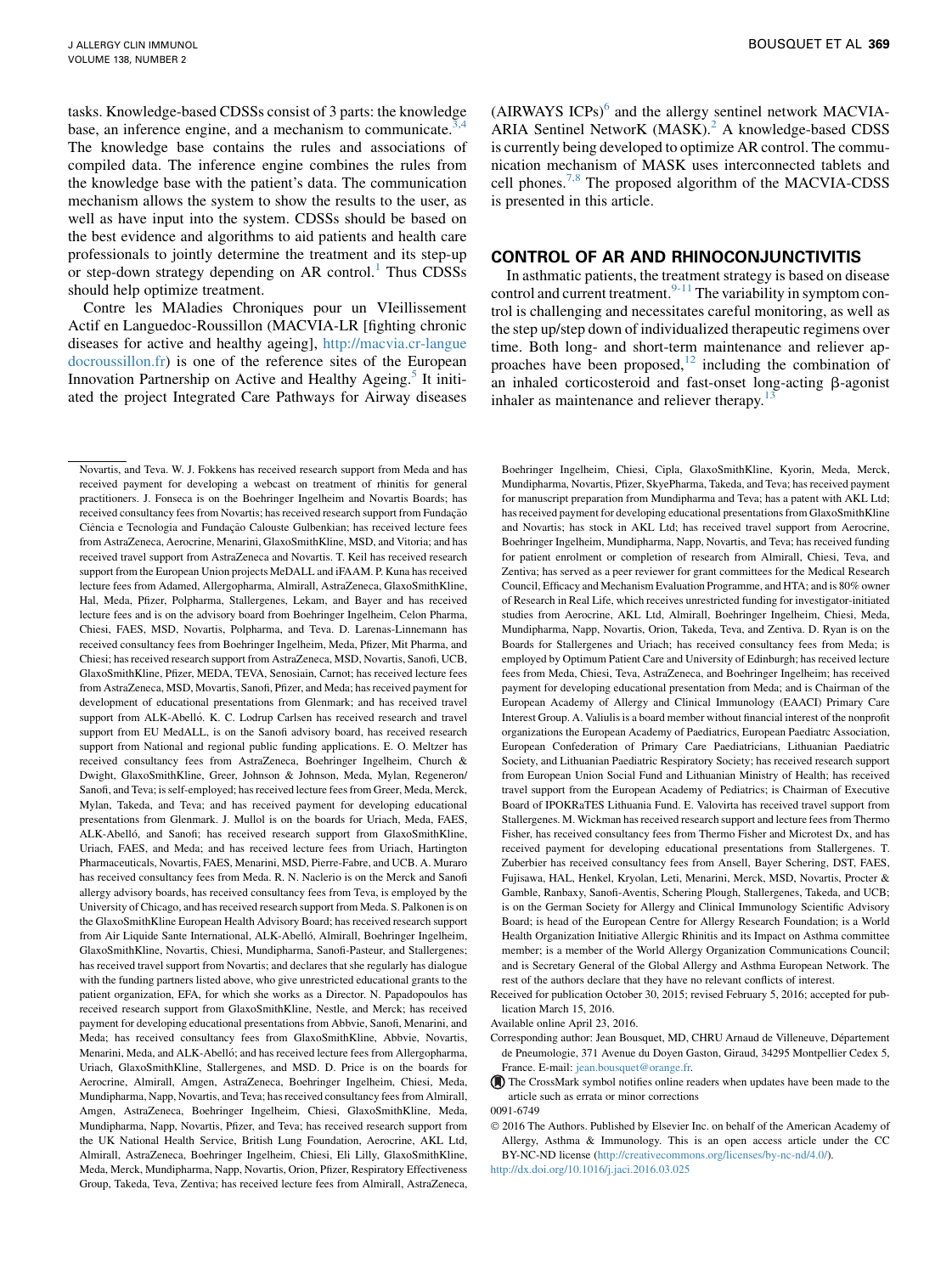#### Box 1. Summary of recommendations for the treatment of AR and conjunctivitis used in the algorithm

- $\bullet$  Oral or intranasal H<sub>1</sub>-antihistamines are less effective than intranasal corticosteroids for the control of all rhinitis symptoms.<sup>[28-33](#page-6-0)</sup>
- $\bullet$  Leukotriene receptor antagonists are usually considered less effective than oral H<sub>1</sub>-antihistamines.<sup>[30,34,35](#page-6-0)</sup>
- **Comparisons between oral and intranasal H<sub>1</sub>-antihistamines differ between recommendations, and thus no definite conclu**sions have yet been reached.
- Combined intranasal fluticasone propionate and azelastine hydrochloride in a single device is more effective than monotherapy and is indicated for patients when monotherapy with either an intranasal  $H_1$ -antihistamine or glucocorticoid is considered inadequate.<sup>[1,34-37](#page-5-0)</sup>
- d Intranasal antihistamines and intranasal corticosteroids are effective for ocular symptoms, with no significant difference between them.[38,39](#page-6-0) However, the combination of azelastine and fluticasone propionate was more effective than fluticasone pro-pionate alone. [36,37](#page-6-0)
- d In most studies, combinations of oral antihistamines or leukotriene receptor antagonists and intranasal corticosteroids are in general not more effective than monotherapy with intranasal corticosteroids.<sup>40,4</sup>
- $\bullet$  Intraocular H<sub>1</sub>-antihistamines or cromones are effective for ocular symptoms.<sup>42</sup> The importance of decongestants is debatable. $30$  However, the efficacy of treatment varies with individual patient response.
- In clinical practice, intranasal corticosteroids need a few days to be fully effective, whereas intranasal H<sub>1</sub>-antihistamines or combined intranasal fluticasone and azelastine are rapidly effective.<sup>4</sup>
- $\bullet$  All recommended medications are considered safe at the usual dosage. First-generation oral H<sub>1</sub>-antihistamines are sedating and should be avoided.<sup>44</sup>
- Oral or nebulized corticosteroids can be helpful in patients with severe disease whose symptoms are uncontrolled by other treatment, although studies are lacking in patients with AR.<sup>45</sup>
- d Further studies are needed in preschool children to make more firm recommendations possible, although recent studies show the efficacy of oral  $H_1$ -antihistamines.<sup>46</sup>

The symptoms of AR can cause considerable morbidity in physical and emotional comfort, as well as in functional capacity and quality of life (QOL). The control and severity of AR have been defined in a similar manner to asthma.<sup>2,14,15</sup> Measures of AR control include symptom scores, patients' self-administered visual analog scales (VASs), objective measures of nasal obstruction, a recent modification of the Allergic Rhinitis and its Impact on Asthma severity classification, and patients' reported outcomes, such as QOL or scores with several items.<sup>[16,17](#page-5-0)</sup> However, the challenges of managing AR are increased by the fact that patients do not often recognize their AR symptoms or confuse them with those of asthma.<sup>[18](#page-6-0)</sup> Therefore it is important for patients to be able to use an AR symptom scoring system that is simple to use and rapidly responsive to change.

As is the case for asthma, the best control of AR should be achieved as early as possible to (1) improve patient satisfaction and concordance to treatment and (2) reduce the consequences of AR, including symptoms, reduced QOL, and school and work absenteeism. Untreated AR can impair driving ability and put patients at risk.<sup>[19](#page-6-0)</sup> The ultimate goal of AR control is to reduce the costs incurred by AR.<sup>[20-23](#page-6-0)</sup>

A step-up/step-down approach to AR pharmacotherapy based on patient response might hold potential for optimal AR control and cost of treatment.<sup>[1](#page-5-0)</sup> MASK has proposed that electronic daily monitoring with VASs might help patients achieve optimal control of AR symptoms.<sup>2</sup> Well-controlled AR is defined as a VAS score of 2 or less of 10. VAS cutoff values to step up or down treatment were proposed by comparison with pain VAS scores and step-up schemes or from the literature in the field of allergy (see the additional material in this article's Online Repository at [www.jacionline.org](http://www.jacionline.org).24-26))[.24-26](#page-6-0)

## RECOMMENDATIONS FOR THE TREATMENT OF AR AND RHINOCONJUNCTIVITIS

The treatment of AR also requires the consideration of (1) the type (rhinitis, conjunctivitis, and/or asthma) and severity of symptoms, (2) the relative efficacy of the treatment, (3) the speed of onset of action of treatment, (4) current treatment, (5) historic response to treatment, (6) patient's preference, (7) interest to selfmanage, and  $(8)$  resource use. Guidelines<sup>[27](#page-6-0)</sup> and various statements by experts for AR pharmacotherapy usually propose the approach summarized in Box 1. [28-46](#page-6-0)

Allergen immunotherapy appears to be as effective as phar-macotherapy<sup>[47,48](#page-6-0)</sup> but is also regarded as a disease modifier intervention with the potential of altering the natural history of allergic diseases.<sup>[49,50](#page-6-0)</sup> Nonpharmacologic interventions, such as nasal fil-ters<sup>[51](#page-6-0)</sup> or saline, have been found to be effective.

#### PATIENTS' VIEWS

Many patients with AR are not satisfied with their current treatment,  $52-54$  and this results in frequent nonadherence to therapy.[55,56](#page-6-0) In some studies, most patients were satisfied with their treatment, but full control was rarely achieved.<sup>[54,57-59](#page-6-0)</sup> Despite the vast availability of treatment options, most patients are "very interested" in finding a new medication,<sup>56,60</sup> and around 25% are ''constantly'' trying different medications to find one that "works."<sup>[56](#page-6-0)</sup> Patients want more effective treatments that can control all their symptoms, including ocular ones,  $61,62$  and a more rapid onset of action.<sup>[63](#page-6-0)</sup>

Some patients believe that their health care provider does not understand their allergy treatment needs or does not take their allergy symptoms seriously.<sup>[52](#page-6-0)</sup> Many patients self-medicate with over-the-counter drugs for a long period of time and usually only consult a physician when their treatment is ineffective.<sup>58</sup> In one study, patients chose a step-down therapy to speed up the control of symptoms.<sup>64</sup>

A patient's individual preference for an oral or intranasal route treatment needs to be considered.<sup>[52,64,65](#page-6-0)</sup> In addition, health care professionals need to inform the patient of the relative benefits and harms of each prescribed treatment to support their decision making.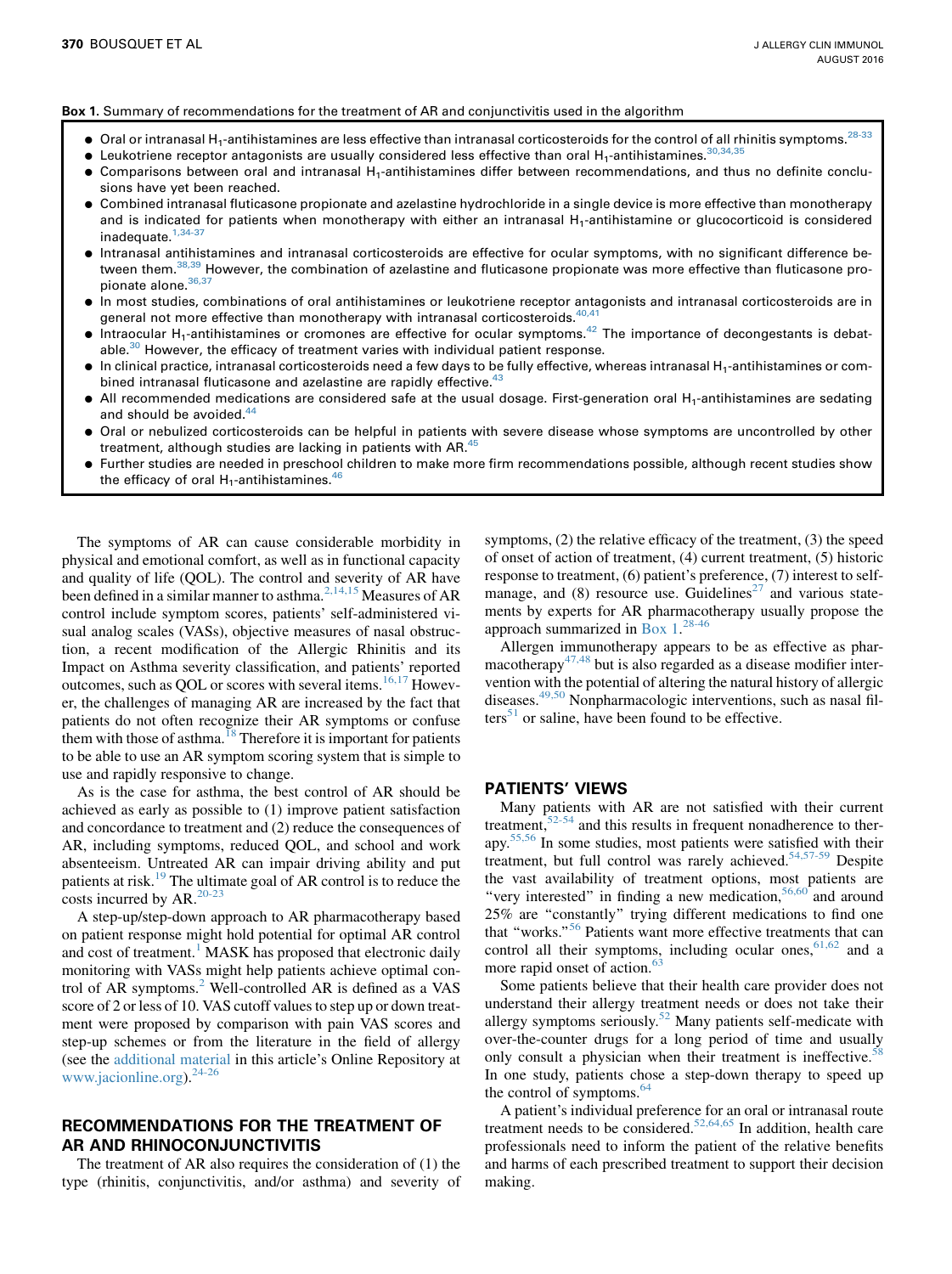

## **Assessment of control in untreated symptomatic patient**

FIG 1. Step-up algorithm in untreated patients using the VAS (adolescents and adults). The proposed algorithm considers the treatment steps and patient preference and VAS levels in ratio. If ocular symptoms remain, add intraocular treatment.

## ALGORITHM DECISION AID

A step-up/step-down individualized approach to AR pharmacotherapy might hold the potential for optimal control of AR symptoms while minimizing side effects and costs. $<sup>1</sup>$  $<sup>1</sup>$  $<sup>1</sup>$  However, the</sup> following should be considered:

- <sup>d</sup> as in asthmatic patients, treated and untreated patients should be considered differently (Figs 1 and [2](#page-5-0));
- <sup>d</sup> most patients have received a previous treatment that should guide health care professionals with regard to the current prescription; and
- <sup>d</sup> patterns of medication use in previously treated patients should be evaluated when future treatment is initiated.

The step-up or step-down strategy should be discussed with the patient and should consider the following:

- efficacy of previous treatments;
- adherence to treatment:
- the patient's preference (route of administration, fear of side effects, and experience of the patient regarding the treatment);
- possible side effects or harms; and
- $\bullet$  costs.

The step-up approach consists of the following:

- $\bullet$  *Step 1*: For mild symptoms, use intranasal or oral nonsedating  $H_1$ -antihistamines.
- Step 2: For moderate-to-severe symptoms and/or persistent AR, use intranasal corticosteroids. The dose of some intranasal corticosteroids can be increased according to the package insert.
- Step 3: For patients with uncontrolled symptoms at step 2 (current or historical), use a combination of intranasal

corticosteroids and intranasal  $H_1$ -antihistamines. However, depending on the physicians's experience, other therapeutic strategies can be used.

- $\bullet$  *Step 4*: It is possible that an additional short course of oral steroids might help to establish control and continue control by step 3. Intraocular cromones or  $H_1$ -antihistamines can be added to improve the control of ocular symptoms.
- Treatment should be reassessed quickly (eg, 1-7 days) to confirm control by using a step-up approach.
- Patients whose symptoms are uncontrolled at step 3 should be considered as having severe chronic upper airway disease $66,67$  and might benefit from specialist referral and assessment for allergy workup and nasal examination.<sup>[68](#page-7-0)</sup> For example, specialist referral should be considered if there is failure to reduce the VAS score to less than 5 of 10 after 10 to 14 days, assuming the patient is adherent to therapy.
- <sup>d</sup> At all times, patient adherence and intranasal device technique mastery should be regarded as potential for lack of treatment effect.

Alternatively, a step-down approach can be used, and step 3 treatment should be considered as the first option in patients with a previous treatment failure or resistance to monotherapy. After a few days of achieving complete control, consideration could be given to treatment reduction. However, the step-down approach is based on consensus, and more data are needed.

The duration of treatment is determined by the type of rhinitis (intermittent or persistent). In the patient with intermittent rhinitis, treatment should be continued daily for 2 weeks or for the duration of the pollen season or other specific allergen exposure. In the patient with persistent rhinitis, a longer course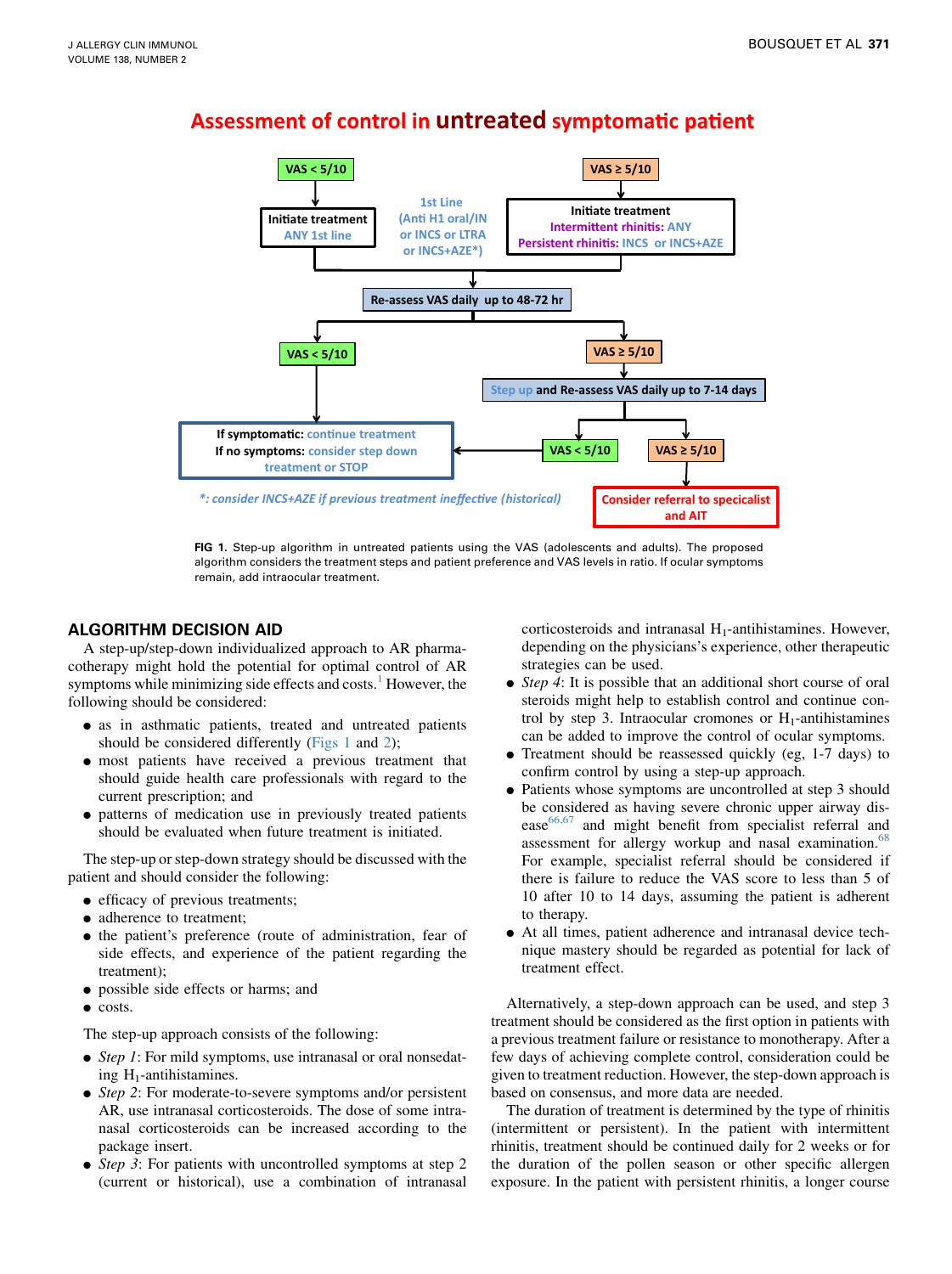

## <span id="page-5-0"></span>**Assessment of control in treated symptomatic patient**

FIG 2. Step-up algorithm in treated patients using the VAS (adolescents and adults). The proposed algorithm considers the treatment steps and patient preference and VAS levels in ratio. If ocular symptoms remain, add intraocular treatment.

of treatment is often needed. Of course, it is important to assess concordance with agreed regimens because treatment failure can be a result of poor patient concordance.

## **CONCLUSION**

We propose a simple algorithm to step up or step down AR treatment globally. However, its use varies depending on the availability of medications in different countries and depending on resources. These issues have not been approached in the present article because of their variability between countries. Inherently, algorithms are a combination of individual decision nodes that represent separate recommendations. They require testing as a complete algorithm and comparison with alternative strategies to explore whether the combination of these separate recommendations leads to more benefit than harm when applied in practice. Thus this algorithm, as with other algorithms, requires testing in large-scale trials to provide the necessary certainty in available evidence. The current algorithm is being developed by  $MASK<sup>2</sup>$  for a CDSS that will be available on Apple and Android and that will provide opportunities for evaluation.

#### **REFERENCES**

- 1. [Meltzer EO. Pharmacotherapeutic strategies for allergic rhinitis: matching treat](http://refhub.elsevier.com/S0091-6749(16)30148-8/sref1)[ment to symptoms, disease progression, and associated conditions. Allergy](http://refhub.elsevier.com/S0091-6749(16)30148-8/sref1) [Asthma Proc 2013;34:301-11.](http://refhub.elsevier.com/S0091-6749(16)30148-8/sref1)
- 2. [Bousquet J, Schunemann HJ, Fonseca J, Samolinski B, Bachert C, Canonica GW,](http://refhub.elsevier.com/S0091-6749(16)30148-8/sref2) [et al. MACVIA-ARIA Sentinel NetworK for allergic rhinitis \(MASK-rhinitis\):](http://refhub.elsevier.com/S0091-6749(16)30148-8/sref2) [the new generation guideline implementation. Allergy 2015;70:1372-92.](http://refhub.elsevier.com/S0091-6749(16)30148-8/sref2)
- 3. [Berlin A, Sorani M, Sim I. A taxonomic description of computer-based clinical](http://refhub.elsevier.com/S0091-6749(16)30148-8/sref3) [decision support systems. J Biomed Inform 2006;39:656-67.](http://refhub.elsevier.com/S0091-6749(16)30148-8/sref3)
- 4. [Berner E. Clinical decision support systems: State of the Art. Rockville \(MD\):](http://refhub.elsevier.com/S0091-6749(16)30148-8/sref4) [Agency for Healthcare Research and Quality, U.S. Department of Health and Hu](http://refhub.elsevier.com/S0091-6749(16)30148-8/sref4)[man Services; 2009](http://refhub.elsevier.com/S0091-6749(16)30148-8/sref4).
- 5. [Bourret R, Bousquet J. An integrated approach to telemonitoring noncommunica](http://refhub.elsevier.com/S0091-6749(16)30148-8/sref5)[ble diseases: best practice from the European innovation partnership on active](http://refhub.elsevier.com/S0091-6749(16)30148-8/sref5) [and healthy ageing. World Hosp Health Serv 2013;49:25-8](http://refhub.elsevier.com/S0091-6749(16)30148-8/sref5).
- 6. [Bousquet J, Barbara C, Bateman E, Bel E, Bewick M, Chavannes N, et al. AIR-](http://refhub.elsevier.com/S0091-6749(16)30148-8/sref6)[WAYS ICPs \(European Innovation Partnership on Active and Healthy Ageing\)](http://refhub.elsevier.com/S0091-6749(16)30148-8/sref6) [from concept to implementation. Eur Respir J 2016;47:1028-33.](http://refhub.elsevier.com/S0091-6749(16)30148-8/sref6)
- 7. [Bousquet J, Hajjam J, Piette F, Jean-Bart B, Wlosik C, Robine JM, et al. \[The](http://refhub.elsevier.com/S0091-6749(16)30148-8/sref7) [French reference sites of the European Innovation Partnership on active and](http://refhub.elsevier.com/S0091-6749(16)30148-8/sref7) [healthy ageing\]. Presse Med 2013;42:1558-61](http://refhub.elsevier.com/S0091-6749(16)30148-8/sref7).
- 8. [Bousquet J, Addis A, Adcock I, Agache I, Agusti A, Alonso A, et al. Integrated](http://refhub.elsevier.com/S0091-6749(16)30148-8/sref8) [care pathways for airway diseases \(AIRWAYS-ICPs\). Eur Respir J 2014;44:](http://refhub.elsevier.com/S0091-6749(16)30148-8/sref8) [304-23](http://refhub.elsevier.com/S0091-6749(16)30148-8/sref8).
- 9. [Expert Panel Report 3 \(EPR-3\): guidelines for the diagnosis and management of](http://refhub.elsevier.com/S0091-6749(16)30148-8/sref9) [asthma—summary report 2007. J Allergy Clin Immunol 2007;120\(suppl\):](http://refhub.elsevier.com/S0091-6749(16)30148-8/sref9) [S94-138](http://refhub.elsevier.com/S0091-6749(16)30148-8/sref9).
- 10. [O'Byrne PM, Reddel HK, Eriksson G, Ostlund O, Peterson S, Sears MR, et al.](http://refhub.elsevier.com/S0091-6749(16)30148-8/sref10) [Measuring asthma control: a comparison of three classification systems. Eur Re](http://refhub.elsevier.com/S0091-6749(16)30148-8/sref10)[spir J 2010;36:269-76.](http://refhub.elsevier.com/S0091-6749(16)30148-8/sref10)
- 11. [Reddel HK, Bateman ED, Becker A, Boulet LP, Cruz AA, Drazen JM, et al.](http://refhub.elsevier.com/S0091-6749(16)30148-8/sref11) [A summary of the new GINA strategy: a roadmap to asthma control. Eur Respir](http://refhub.elsevier.com/S0091-6749(16)30148-8/sref11) [J 2015;46:622-39.](http://refhub.elsevier.com/S0091-6749(16)30148-8/sref11)
- 12. [Thomas A, Lemanske RF Jr, Jackson DJ. Approaches to stepping up and stepping](http://refhub.elsevier.com/S0091-6749(16)30148-8/sref12) [down care in asthmatic patients. J Allergy Clin Immunol 2011;128:915-26.](http://refhub.elsevier.com/S0091-6749(16)30148-8/sref12)
- 13. [Patel M, Pilcher J, Beasley R. Combination ICS/fast-onset LABA inhaler as](http://refhub.elsevier.com/S0091-6749(16)30148-8/sref13) [maintenance and reliever therapy: the future for uncontrolled adult asthma?](http://refhub.elsevier.com/S0091-6749(16)30148-8/sref13) [Expert Rev Respir Med 2013;7:451-4](http://refhub.elsevier.com/S0091-6749(16)30148-8/sref13).
- 14. [Bousquet J, Mantzouranis E, Cruz AA, Ait-Khaled N, Baena-Cagnani CE,](http://refhub.elsevier.com/S0091-6749(16)30148-8/sref14) [Bleecker ER, et al. Uniform definition of asthma severity, control, and exacerba](http://refhub.elsevier.com/S0091-6749(16)30148-8/sref14)[tions: document presented for the World Health Organization Consultation on Se](http://refhub.elsevier.com/S0091-6749(16)30148-8/sref14)[vere Asthma. J Allergy Clin Immunol 2010;126:926-38](http://refhub.elsevier.com/S0091-6749(16)30148-8/sref14).
- 15. [WHO Collaborating Center for Asthma and Rhinitis, Bousquet J, Anto JM, De](http://refhub.elsevier.com/S0091-6749(16)30148-8/sref15)[moly P, Schunemann HJ, Togias A, Akdis M, et al. Severe chronic allergic \(and](http://refhub.elsevier.com/S0091-6749(16)30148-8/sref15) [related\) diseases: a uniform approach—a MeDALL—GA2LEN—ARIA position](http://refhub.elsevier.com/S0091-6749(16)30148-8/sref15) [paper. Int Arch Allergy Immunol 2012;158:216-31.](http://refhub.elsevier.com/S0091-6749(16)30148-8/sref15)
- 16. [Schatz M, Meltzer EO, Nathan R, Derebery MJ, Mintz M, Stanford RH, et al.](http://refhub.elsevier.com/S0091-6749(16)30148-8/sref16) [Psychometric validation of the rhinitis control assessment test: a brief patient](http://refhub.elsevier.com/S0091-6749(16)30148-8/sref16)[completed instrument for evaluating rhinitis symptom control. Ann Allergy](http://refhub.elsevier.com/S0091-6749(16)30148-8/sref16) [Asthma Immunol 2010;104:118-24](http://refhub.elsevier.com/S0091-6749(16)30148-8/sref16).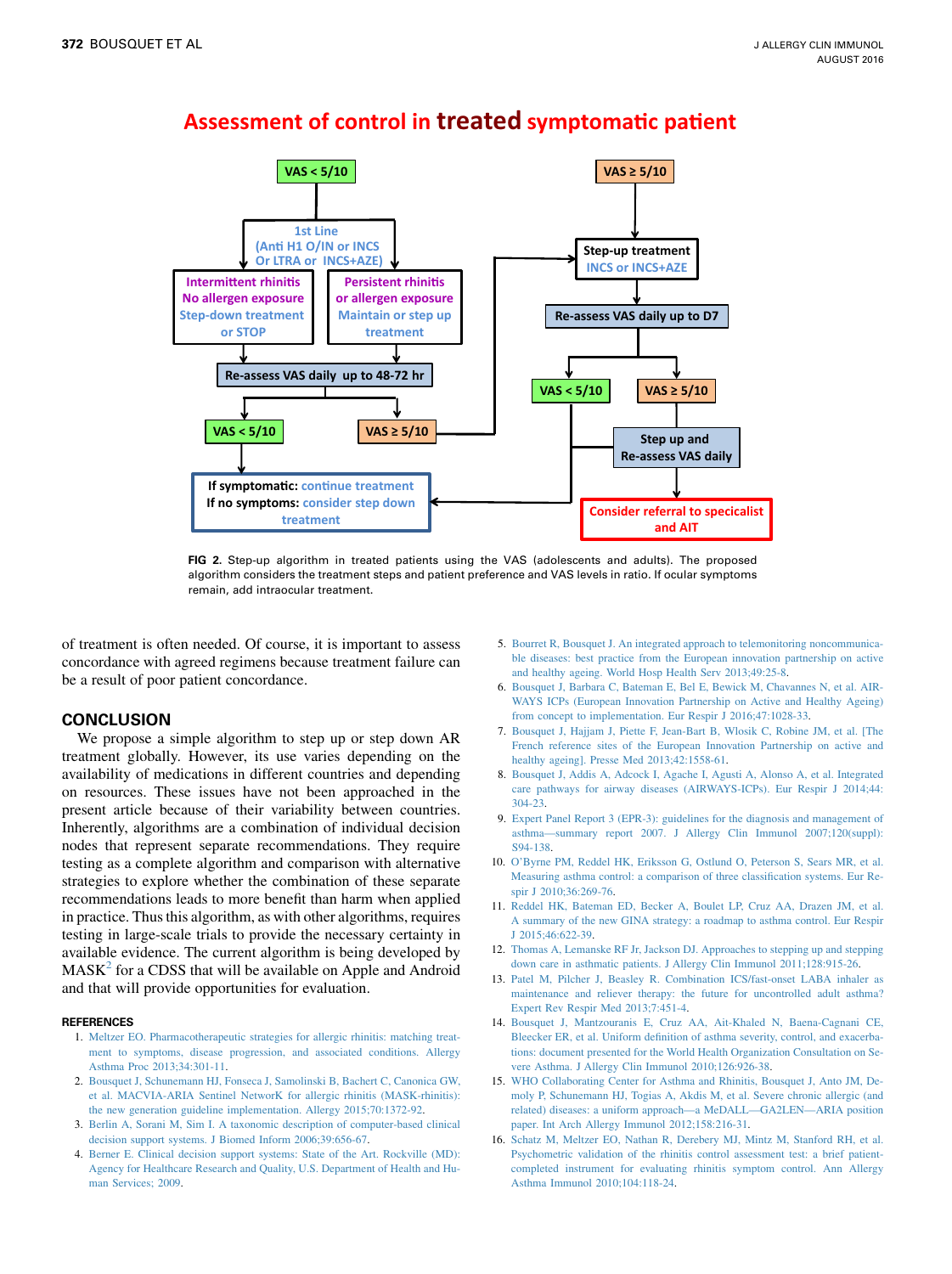- <span id="page-6-0"></span>17. [Demoly P, Jankowski R, Chassany O, Bessah Y, Allaert FA. Validation of a self](http://refhub.elsevier.com/S0091-6749(16)30148-8/sref17)[questionnaire for assessing the control of allergic rhinitis. Clin Exp Allergy 2011;](http://refhub.elsevier.com/S0091-6749(16)30148-8/sref17) [41:860-8](http://refhub.elsevier.com/S0091-6749(16)30148-8/sref17).
- 18. [Nolte H, Nepper-Christensen S, Backer V. Unawareness and undertreatment](http://refhub.elsevier.com/S0091-6749(16)30148-8/sref18) [of asthma and allergic rhinitis in a general population. Respir Med 2006;100:](http://refhub.elsevier.com/S0091-6749(16)30148-8/sref18) [354-62.](http://refhub.elsevier.com/S0091-6749(16)30148-8/sref18)
- 19. [Vuurman EF, Vuurman LL, Lutgens I, Kremer B. Allergic rhinitis is a risk factor](http://refhub.elsevier.com/S0091-6749(16)30148-8/sref19) [for traffic safety. Allergy 2014;69:906-12.](http://refhub.elsevier.com/S0091-6749(16)30148-8/sref19)
- 20. [Hellgren J, Cervin A, Nordling S, Bergman A, Cardell LO. Allergic rhinitis and](http://refhub.elsevier.com/S0091-6749(16)30148-8/sref20) [the common cold—high cost to society. Allergy 2010;65:776-83.](http://refhub.elsevier.com/S0091-6749(16)30148-8/sref20)
- 21. [Zuberbier T, Lotvall J, Simoens S, Subramanian SV, Church MK. Economic](http://refhub.elsevier.com/S0091-6749(16)30148-8/sref21) [burden of inadequate management of allergic diseases in the European Union:](http://refhub.elsevier.com/S0091-6749(16)30148-8/sref21) [a GA\(2\) LEN review. Allergy 2014;69:1275-9.](http://refhub.elsevier.com/S0091-6749(16)30148-8/sref21)
- 22. [Lamb CE, Ratner PH, Johnson CE, Ambegaonkar AJ, Joshi AV, Day D, et al.](http://refhub.elsevier.com/S0091-6749(16)30148-8/sref22) [Economic impact of workplace productivity losses due to allergic rhinitis](http://refhub.elsevier.com/S0091-6749(16)30148-8/sref22) [compared with select medical conditions in the United States from an employer](http://refhub.elsevier.com/S0091-6749(16)30148-8/sref22) [perspective. Curr Med Res Opin 2006;22:1203-10](http://refhub.elsevier.com/S0091-6749(16)30148-8/sref22).
- 23. [Walker S, Khan-Wasti S, Fletcher M, Cullinan P, Harris J, Sheikh A. Seasonal](http://refhub.elsevier.com/S0091-6749(16)30148-8/sref23) [allergic rhinitis is associated with a detrimental effect on examination perfor](http://refhub.elsevier.com/S0091-6749(16)30148-8/sref23)[mance in United Kingdom teenagers: case-control study. J Allergy Clin Immunol](http://refhub.elsevier.com/S0091-6749(16)30148-8/sref23) [2007;120:381-7.](http://refhub.elsevier.com/S0091-6749(16)30148-8/sref23)
- 24. [Bousquet PJ, Bachert C, Canonica GW, Casale TB, Mullol J, Klossek JM, et al.](http://refhub.elsevier.com/S0091-6749(16)30148-8/sref24) [Uncontrolled allergic rhinitis during treatment and its impact on quality of life: a](http://refhub.elsevier.com/S0091-6749(16)30148-8/sref24) [cluster randomized trial. J Allergy Clin Immunol 2010;126:666-8, e1-5.](http://refhub.elsevier.com/S0091-6749(16)30148-8/sref24)
- 25. [Demoly P, Bousquet PJ, Mesbah K, Bousquet J, Devillier P. Visual analogue scale](http://refhub.elsevier.com/S0091-6749(16)30148-8/sref25) [in patients treated for allergic rhinitis: an observational prospective study in pri](http://refhub.elsevier.com/S0091-6749(16)30148-8/sref25)[mary care: asthma and rhinitis. Clin Exp Allergy 2013;43:881-8.](http://refhub.elsevier.com/S0091-6749(16)30148-8/sref25)
- 26. [Ohta K, Jean Bousquet P, Akiyama K, Adachi M, Ichinose M, Ebisawa M, et al.](http://refhub.elsevier.com/S0091-6749(16)30148-8/sref26) [Visual analog scale as a predictor of GINA-defined asthma control. The SACRA](http://refhub.elsevier.com/S0091-6749(16)30148-8/sref26) [study in Japan. J Asthma 2013;50:514-21.](http://refhub.elsevier.com/S0091-6749(16)30148-8/sref26)
- 27. [Padjas A, Kehar R, Aleem S, Mejza F, Bousquet J, Schunemann HJ, et al.](http://refhub.elsevier.com/S0091-6749(16)30148-8/sref27) [Methodological rigor and reporting of clinical practice guidelines in patients](http://refhub.elsevier.com/S0091-6749(16)30148-8/sref27) [with allergic rhinitis: QuGAR study. J Allergy Clin Immunol 2014;133:](http://refhub.elsevier.com/S0091-6749(16)30148-8/sref27) [777-83.e4](http://refhub.elsevier.com/S0091-6749(16)30148-8/sref27).
- 28. [Scadding GK, Durham SR, Mirakian R, Jones NS, Leech SC, Farooque S, et al.](http://refhub.elsevier.com/S0091-6749(16)30148-8/sref28) [BSACI guidelines for the management of allergic and non-allergic rhinitis. Clin](http://refhub.elsevier.com/S0091-6749(16)30148-8/sref28) [Exp Allergy 2008;38:19-42](http://refhub.elsevier.com/S0091-6749(16)30148-8/sref28).
- 29. [Wallace DV, Dykewicz MS, Bernstein DI, Blessing-Moore J, Cox L, Khan DA,](http://refhub.elsevier.com/S0091-6749(16)30148-8/sref29) [et al. The diagnosis and management of rhinitis: an updated practice parameter.](http://refhub.elsevier.com/S0091-6749(16)30148-8/sref29) [J Allergy Clin Immunol 2008;122\(suppl\):S1-84](http://refhub.elsevier.com/S0091-6749(16)30148-8/sref29).
- 30. [Brozek JL, Bousquet J, Baena-Cagnani CE, Bonini S, Canonica GW, Casale TB,](http://refhub.elsevier.com/S0091-6749(16)30148-8/sref30) [et al. Allergic Rhinitis and its Impact on Asthma \(ARIA\) guidelines: 2010 revi](http://refhub.elsevier.com/S0091-6749(16)30148-8/sref30)[sion. J Allergy Clin Immunol 2010;126:466-76](http://refhub.elsevier.com/S0091-6749(16)30148-8/sref30).
- 31. [Roberts G, Xatzipsalti M, Borrego LM, Custovic A, Halken S, Hellings PW, et al.](http://refhub.elsevier.com/S0091-6749(16)30148-8/sref31) [Paediatric rhinitis: position paper of the European Academy of Allergy and Clin](http://refhub.elsevier.com/S0091-6749(16)30148-8/sref31)[ical Immunology. Allergy 2013;68:1102-16](http://refhub.elsevier.com/S0091-6749(16)30148-8/sref31).
- 32. [Scadding GK. Optimal management of allergic rhinitis. Arch Dis Child 2015;100:](http://refhub.elsevier.com/S0091-6749(16)30148-8/sref32) [576-82.](http://refhub.elsevier.com/S0091-6749(16)30148-8/sref32)
- 33. [Larenas-Linnemann D, Mayorga-Butron JL, Sanchez-Gonzalez A,](http://refhub.elsevier.com/S0091-6749(16)30148-8/sref33) [Ramirez-Garcia A, Medina-Avalos M, Figueroa-Morales MA, et al. \[ARIA](http://refhub.elsevier.com/S0091-6749(16)30148-8/sref33) [Mexico 2014. Adaptation of the Clinical Practice Guide ARIA 2010 for Mexico.](http://refhub.elsevier.com/S0091-6749(16)30148-8/sref33) [Methodology ADAPTE\]. Rev Alerg Mex 2014;61\(suppl 1\):S3-116.](http://refhub.elsevier.com/S0091-6749(16)30148-8/sref33)
- 34. [Seidman MD, Gurgel RK, Lin SY, Schwartz SR, Baroody FM, Bonner JR, et al.](http://refhub.elsevier.com/S0091-6749(16)30148-8/sref34) [Clinical practice guideline: allergic rhinitis executive summary. Otolaryngol Head](http://refhub.elsevier.com/S0091-6749(16)30148-8/sref34) [Neck Surg 2015;152:197-206](http://refhub.elsevier.com/S0091-6749(16)30148-8/sref34).
- 35. [Seidman MD, Gurgel RK, Lin SY, Schwartz SR, Baroody FM, Bonner JR, et al.](http://refhub.elsevier.com/S0091-6749(16)30148-8/sref35) [Clinical practice guideline: allergic rhinitis. Otolaryngol Head Neck Surg 2015;](http://refhub.elsevier.com/S0091-6749(16)30148-8/sref35) [152\(suppl\):S1-43.](http://refhub.elsevier.com/S0091-6749(16)30148-8/sref35)
- 36. [Hampel FC, Ratner PH, Van Bavel J, Amar NJ, Daftary P, Wheeler W, et al. Dou](http://refhub.elsevier.com/S0091-6749(16)30148-8/sref36)[ble-blind, placebo-controlled study of azelastine and fluticasone in a single nasal](http://refhub.elsevier.com/S0091-6749(16)30148-8/sref36) [spray delivery device. Ann Allergy Asthma Immunol 2010;105:168-73.](http://refhub.elsevier.com/S0091-6749(16)30148-8/sref36)
- 37. [Carr W, Bernstein J, Lieberman P, Meltzer E, Bachert C, Price D, et al. A novel](http://refhub.elsevier.com/S0091-6749(16)30148-8/sref37) [intranasal therapy of azelastine with fluticasone for the treatment of allergic](http://refhub.elsevier.com/S0091-6749(16)30148-8/sref37) [rhinitis. J Allergy Clin Immunol 2012;129:1282-9.e10.](http://refhub.elsevier.com/S0091-6749(16)30148-8/sref37)
- 38. [Fokkens WJ, Jogi R, Reinartz S, Sidorenko I, Sitkauskiene B, van Oene C, et al.](http://refhub.elsevier.com/S0091-6749(16)30148-8/sref38) [Once daily fluticasone furoate nasal spray is effective in seasonal allergic rhinitis](http://refhub.elsevier.com/S0091-6749(16)30148-8/sref38) [caused by grass pollen. Allergy 2007;62:1078-84.](http://refhub.elsevier.com/S0091-6749(16)30148-8/sref38)
- 39. [Bielory L, Chun Y, Bielory BP, Canonica GW. Impact of mometasone furoate](http://refhub.elsevier.com/S0091-6749(16)30148-8/sref39) [nasal spray on individual ocular symptoms of allergic rhinitis: a meta-analysis.](http://refhub.elsevier.com/S0091-6749(16)30148-8/sref39) [Allergy 2011;66:686-93](http://refhub.elsevier.com/S0091-6749(16)30148-8/sref39).
- 40. [Anolik R. Mometasone Furoate Nasal Spray With Loratadine Study Group. Clin](http://refhub.elsevier.com/S0091-6749(16)30148-8/sref40)[ical benefits of combination treatment with mometasone furoate nasal spray and](http://refhub.elsevier.com/S0091-6749(16)30148-8/sref40) [loratadine vs monotherapy with mometasone furoate in the treatment of seasonal](http://refhub.elsevier.com/S0091-6749(16)30148-8/sref40) [allergic rhinitis. Ann Allergy Asthma Immunol 2008;100:264-71](http://refhub.elsevier.com/S0091-6749(16)30148-8/sref40).
- 41. [Esteitie R, deTineo M, Naclerio RM, Baroody FM. Effect of the addition of mon](http://refhub.elsevier.com/S0091-6749(16)30148-8/sref41)[telukast to fluticasone propionate for the treatment of perennial allergic rhinitis.](http://refhub.elsevier.com/S0091-6749(16)30148-8/sref41) [Ann Allergy Asthma Immunol 2010;105:155-61](http://refhub.elsevier.com/S0091-6749(16)30148-8/sref41).
- 42. [Castillo M, Scott NW, Mustafa MZ, Mustafa MS, Azuara-Blanco A. Topical an](http://refhub.elsevier.com/S0091-6749(16)30148-8/sref42)[tihistamines and mast cell stabilisers for treating seasonal and perennial allergic](http://refhub.elsevier.com/S0091-6749(16)30148-8/sref42) [conjunctivitis. Cochrane Database Syst Rev 2015;6:CD009566](http://refhub.elsevier.com/S0091-6749(16)30148-8/sref42).
- 43. [Meltzer E, Ratner P, Bachert C, Carr W, Berger W, Canonica GW, et al. Clinically](http://refhub.elsevier.com/S0091-6749(16)30148-8/sref43) [relevant effect of a new intranasal therapy \(MP29-02\) in allergic rhinitis assessed](http://refhub.elsevier.com/S0091-6749(16)30148-8/sref43) [by responder analysis. Int Arch Allergy Immunol 2013;161:369-77.](http://refhub.elsevier.com/S0091-6749(16)30148-8/sref43)
- 44. [Church MK, Maurer M, Simons FE, Bindslev-Jensen C, van Cauwenberge P,](http://refhub.elsevier.com/S0091-6749(16)30148-8/sref44) [Bousquet J, et al. Risk of first-generation H\(1\)-antihistamines: a GA\(2\)LEN po](http://refhub.elsevier.com/S0091-6749(16)30148-8/sref44)[sition paper. Allergy 2010;65:459-66](http://refhub.elsevier.com/S0091-6749(16)30148-8/sref44).
- 45. [Wang C, Lou H, Wang X, Wang Y, Fan E, Li Y, et al. Effect of budesonide trans](http://refhub.elsevier.com/S0091-6749(16)30148-8/sref45)[nasal nebulization in patients with eosinophilic chronic rhinosinusitis with nasal](http://refhub.elsevier.com/S0091-6749(16)30148-8/sref45) [polyps. J Allergy Clin Immunol 2015;135:922-9.e6](http://refhub.elsevier.com/S0091-6749(16)30148-8/sref45).
- 46. [Mullol J, Bousquet J, Bachert C, Canonica GW, Gimenez-Arnau A, Kowalski](http://refhub.elsevier.com/S0091-6749(16)30148-8/sref46) [ML, et al. Update on rupatadine in the management of allergic disorders. Allergy](http://refhub.elsevier.com/S0091-6749(16)30148-8/sref46) [2015;70\(suppl 100\):1-24](http://refhub.elsevier.com/S0091-6749(16)30148-8/sref46).
- 47. [Matricardi PM, Kuna P, Panetta V, Wahn U, Narkus A. Subcutaneous immuno](http://refhub.elsevier.com/S0091-6749(16)30148-8/sref47)[therapy and pharmacotherapy in seasonal allergic rhinitis: a comparison based](http://refhub.elsevier.com/S0091-6749(16)30148-8/sref47) [on meta-analyses. J Allergy Clin Immunol 2011;128:791-9.e6.](http://refhub.elsevier.com/S0091-6749(16)30148-8/sref47)
- 48. [Devillier P, Dreyfus JF, Demoly P, Calderon MA. A meta-analysis of sublingual](http://refhub.elsevier.com/S0091-6749(16)30148-8/sref48) [allergen immunotherapy and pharmacotherapy in pollen-induced seasonal](http://refhub.elsevier.com/S0091-6749(16)30148-8/sref48) [allergic rhinoconjunctivitis. BMC Med 2014;12:71](http://refhub.elsevier.com/S0091-6749(16)30148-8/sref48).
- 49. [Jutel M, Agache I, Bonini S, Burks AW, Calderon M, Canonica W, et al. Interna](http://refhub.elsevier.com/S0091-6749(16)30148-8/sref49)[tional consensus on allergy immunotherapy. J Allergy Clin Immunol 2015;136:](http://refhub.elsevier.com/S0091-6749(16)30148-8/sref49) [556-68.](http://refhub.elsevier.com/S0091-6749(16)30148-8/sref49)
- 50. [Demoly P, Emminger W, Rehm D, Backer V, Tommerup L, Kleine-Tebbe J.](http://refhub.elsevier.com/S0091-6749(16)30148-8/sref50) [Effective treatment of house dust mite-induced allergic rhinitis with 2 doses of](http://refhub.elsevier.com/S0091-6749(16)30148-8/sref50) [the SQ HDM SLIT-tablet: results from a randomized double-blind, placebo](http://refhub.elsevier.com/S0091-6749(16)30148-8/sref50)[controlled phase III trial. J Allergy Clin Immunol 2016;137:444-51.e8.](http://refhub.elsevier.com/S0091-6749(16)30148-8/sref50)
- 51. [Kenney P, Hilberg O, Pedersen H, Nielsen OB, Sigsgaard T. Nasal filters for the](http://refhub.elsevier.com/S0091-6749(16)30148-8/sref51) [treatment of allergic rhinitis: a randomized, double-blind, placebo-controlled](http://refhub.elsevier.com/S0091-6749(16)30148-8/sref51) [crossover clinical trial. J Allergy Clin Immunol 2014;133:1477-80, e1-13.](http://refhub.elsevier.com/S0091-6749(16)30148-8/sref51)
- 52. [Marple BF, Fornadley JA, Patel AA, Fineman SM, Fromer L, Krouse JH, et al.](http://refhub.elsevier.com/S0091-6749(16)30148-8/sref52) [Keys to successful management of patients with allergic rhinitis: focus on patient](http://refhub.elsevier.com/S0091-6749(16)30148-8/sref52) [confidence, compliance, and satisfaction. Otolaryngol Head Neck Surg 2007;](http://refhub.elsevier.com/S0091-6749(16)30148-8/sref52) [136\(suppl\):S107-24.](http://refhub.elsevier.com/S0091-6749(16)30148-8/sref52)
- 53. [Ciprandi G, Incorvaia C, Scurati S, Puccinelli P, Soffia S, Frati F, et al. Patient](http://refhub.elsevier.com/S0091-6749(16)30148-8/sref53)[related factors in rhinitis and asthma: the satisfaction with allergy treatment sur](http://refhub.elsevier.com/S0091-6749(16)30148-8/sref53)[vey. Curr Med Res Opin 2011;27:1005-11](http://refhub.elsevier.com/S0091-6749(16)30148-8/sref53).
- 54. [Frati F, Dell'Albani I, Passalacqua G, Bonini S, Rossi O, Senna G, et al. A survey](http://refhub.elsevier.com/S0091-6749(16)30148-8/sref54) [of clinical features of allergic rhinitis in adults. Med Sci Monit 2014;20:2151-6](http://refhub.elsevier.com/S0091-6749(16)30148-8/sref54).
- 55. [Turner RR, Testa MA, Hayes JF, Su M. Validation of the allergic rhinitis treat](http://refhub.elsevier.com/S0091-6749(16)30148-8/sref55)[ment satisfaction and preference scale. Allergy Asthma Proc 2013;34:551-7](http://refhub.elsevier.com/S0091-6749(16)30148-8/sref55).
- 56. [Baena-Cagnani CE, Canonica GW, Zaky Helal M, Gomez RM, Compalati E, Zer](http://refhub.elsevier.com/S0091-6749(16)30148-8/sref56)[notti ME, et al. The international survey on the management of allergic rhinitis by](http://refhub.elsevier.com/S0091-6749(16)30148-8/sref56) [physicians and patients \(ISMAR\). World Allergy Organ J 2015;8:10.](http://refhub.elsevier.com/S0091-6749(16)30148-8/sref56)
- 57. [Demoly P, Aubier M, de Blay F, Wessel F, Clerson P, Maigret P. Evaluation of](http://refhub.elsevier.com/S0091-6749(16)30148-8/sref57) [patients' expectations and benefits in the treatment of allergic rhinitis with a](http://refhub.elsevier.com/S0091-6749(16)30148-8/sref57) [new tool: the patient benefit index—the benefica study. Allergy Asthma Clin Im](http://refhub.elsevier.com/S0091-6749(16)30148-8/sref57)[munol 2015;11:8.](http://refhub.elsevier.com/S0091-6749(16)30148-8/sref57)
- 58. [Fromer LM, Blaiss MS, Jacob-Nara JA, Long RM, Mannion KM, Lauersen LA.](http://refhub.elsevier.com/S0091-6749(16)30148-8/sref58) [Current Allergic Rhinitis Experiences Survey \(CARES\): consumers' awareness,](http://refhub.elsevier.com/S0091-6749(16)30148-8/sref58) [attitudes and practices. Allergy Asthma Proc 2014;35:307-15.](http://refhub.elsevier.com/S0091-6749(16)30148-8/sref58)
- 59. [Zicari AM, Indinnimeo L, De Castro G, Incorvaia C, Frati F, Dell'Albani I, et al.](http://refhub.elsevier.com/S0091-6749(16)30148-8/sref59) [A survey on features of allergic rhinitis in children. Curr Med Res Opin 2013;29:](http://refhub.elsevier.com/S0091-6749(16)30148-8/sref59) [415-20.](http://refhub.elsevier.com/S0091-6749(16)30148-8/sref59)
- 60. [Demoly P, Chiriac AM, Berge B, Rostin M. Reasons for prescribing second gen](http://refhub.elsevier.com/S0091-6749(16)30148-8/sref60)[eration antihistamines to treat allergic rhinitis in real-life conditions and patient](http://refhub.elsevier.com/S0091-6749(16)30148-8/sref60) [response. Allergy Asthma Clin Immunol 2014;10:29](http://refhub.elsevier.com/S0091-6749(16)30148-8/sref60).
- 61. [Virchow JC, Kay S, Demoly P, Mullol J, Canonica W, Higgins V. Impact of ocular](http://refhub.elsevier.com/S0091-6749(16)30148-8/sref61) [symptoms on quality of life \(QoL\), work productivity and resource utilisation in](http://refhub.elsevier.com/S0091-6749(16)30148-8/sref61) [allergic rhinitis patients—an observational, cross sectional study in four countries](http://refhub.elsevier.com/S0091-6749(16)30148-8/sref61) [in Europe. J Med Econ 2011;14:305-14.](http://refhub.elsevier.com/S0091-6749(16)30148-8/sref61)
- 62. [Bousquet PJ, Demoly P, Devillier P, Mesbah K, Bousquet J. Impact of allergic](http://refhub.elsevier.com/S0091-6749(16)30148-8/sref62) [rhinitis symptoms on quality of life in primary care. Int Arch Allergy Immunol](http://refhub.elsevier.com/S0091-6749(16)30148-8/sref62) [2013;160:393-400.](http://refhub.elsevier.com/S0091-6749(16)30148-8/sref62)
- 63. [Valovirta E, Myrseth SE, Palkonen S. The voice of the patients: allergic rhinitis is](http://refhub.elsevier.com/S0091-6749(16)30148-8/sref63) [not a trivial disease. Curr Opin Allergy Clin Immunol 2008;8:1-9](http://refhub.elsevier.com/S0091-6749(16)30148-8/sref63).
- 64. [Hellings PW, Dobbels F, Denhaerynck K, Piessens M, Ceuppens JL, De Geest S.](http://refhub.elsevier.com/S0091-6749(16)30148-8/sref64) [Explorative study on patient's perceived knowledge level, expectations, prefer](http://refhub.elsevier.com/S0091-6749(16)30148-8/sref64)[ences and fear of side effects for treatment for allergic rhinitis. Clin Transl Al](http://refhub.elsevier.com/S0091-6749(16)30148-8/sref64)[lergy 2012;2:9.](http://refhub.elsevier.com/S0091-6749(16)30148-8/sref64)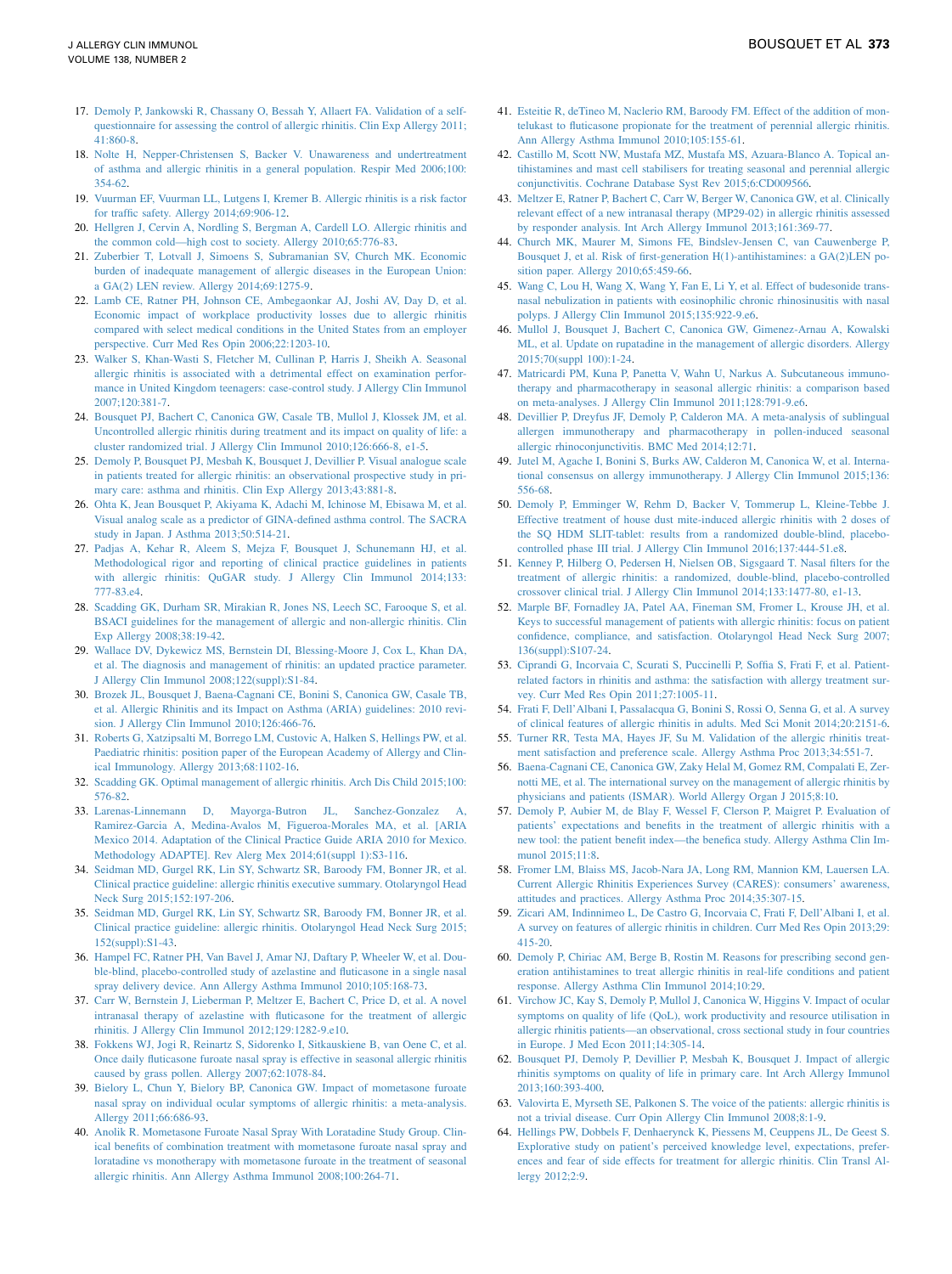- <span id="page-7-0"></span>65. [Green RJ, Davis G, Price D. Concerns of patients with allergic rhinitis: the](http://refhub.elsevier.com/S0091-6749(16)30148-8/sref65) [Allergic Rhinitis Care Programme in South Africa. Prim Care Respir J 2007;](http://refhub.elsevier.com/S0091-6749(16)30148-8/sref65) [16:299-303](http://refhub.elsevier.com/S0091-6749(16)30148-8/sref65).
- 66. [Bousquet J, Bachert C, Canonica GW, Casale TB, Cruz AA, Lockey RJ, et al. Un](http://refhub.elsevier.com/S0091-6749(16)30148-8/sref66)[met needs in severe chronic upper airway disease \(SCUAD\). J Allergy Clin Im](http://refhub.elsevier.com/S0091-6749(16)30148-8/sref66)[munol 2009;124:428-33.](http://refhub.elsevier.com/S0091-6749(16)30148-8/sref66)
- 67. [Hellings PW, Fokkens WJ, Akdis C, Bachert C, Cingi C, Dietz de Loos D, et al.](http://refhub.elsevier.com/S0091-6749(16)30148-8/sref67) [Uncontrolled allergic rhinitis and chronic rhinosinusitis: where do we stand](http://refhub.elsevier.com/S0091-6749(16)30148-8/sref67) [today? Allergy 2013;68:1-7](http://refhub.elsevier.com/S0091-6749(16)30148-8/sref67).
- 68. [Mullol J, Bartra J, del Cuvillo A, Izquierdo I, Munoz-Cano R, Valero A.](http://refhub.elsevier.com/S0091-6749(16)30148-8/sref68) [Specialist-based treatment reduces the severity of allergic rhinitis. Clin Exp Al](http://refhub.elsevier.com/S0091-6749(16)30148-8/sref68)[lergy 2013;43:723-9](http://refhub.elsevier.com/S0091-6749(16)30148-8/sref68).



**JOURNAL TITLE:** 

Don't miss a single issue of the journal! To ensure prompt service when you change your address, please photocopy and complete the form below.

Please send your change of address notification at least six weeks before your move to ensure continued service. We regret we cannot guarantee replacement of issues missed due to late notification.

| <b>OLD ADDRESS:</b><br>Affix the address label from a recent issue of the journal here.                                          | <b>NEW ADDRESS:</b><br>Clearly print your new address here. |  |                                                                       |                                                                     |
|----------------------------------------------------------------------------------------------------------------------------------|-------------------------------------------------------------|--|-----------------------------------------------------------------------|---------------------------------------------------------------------|
|                                                                                                                                  |                                                             |  |                                                                       |                                                                     |
|                                                                                                                                  |                                                             |  |                                                                       |                                                                     |
|                                                                                                                                  |                                                             |  |                                                                       |                                                                     |
| <b>COPY AND MAIL THIS FORM TO:</b><br>Elsevier Periodicals Customer Service<br>3251 Riverport Lane<br>Maryland Heights, MO 63043 | OR FAX TO:<br>314-447-8029                                  |  | <b>OR PHONE:</b><br>800-654-2452<br>Outside the U.S.:<br>314-447-8871 | <b>OR E-MAIL:</b><br>Journals Customer Service-<br>usa@elsevier.com |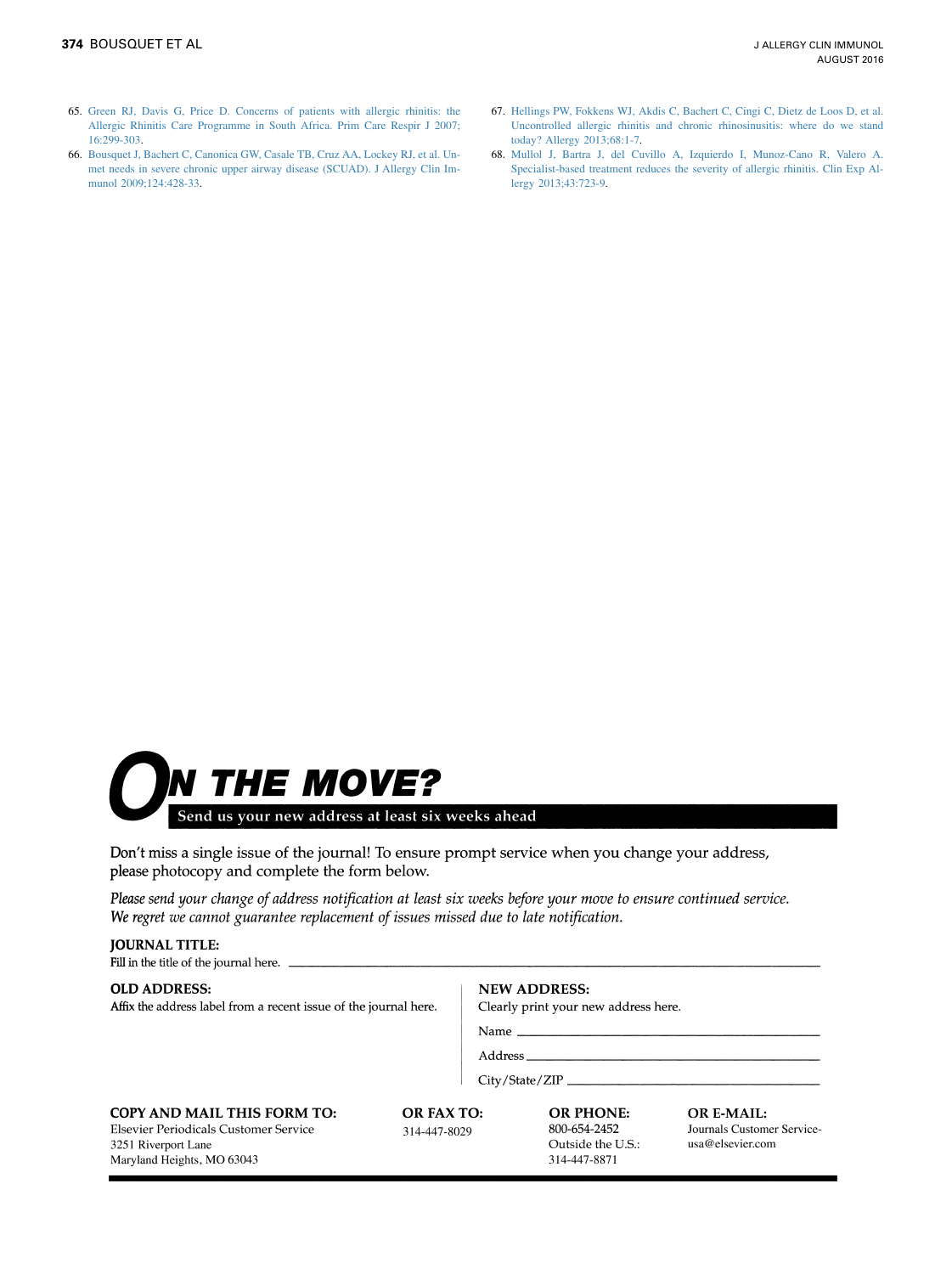#### RATIONALE FOR USING A VAS IN THE ALGORITHM

Certain differences between groups in their VAS scores or changes in scores might have no clinical relevance, even if they achieve statistical significance. A wide range of minimal clinically important differences (MCIDs) in change scores on the pain VAS have been reported $E_1$  by using different methods. MCDIs ranged from 9 to 30 mm (of 100 mm) in emergency departments.<sup>E2-E6</sup> In other settings, changes of  $33\%$ <sup>E7</sup> and  $31 \text{ mm}^{\text{E8}}$  have been shown to be clinically meaningful. In patients with endometriosis, the pain MCID was set at 10 mm.<sup>E9</sup> The MCID for the fatigue VAS was around 10 mm in a large rheumatoid arthritis clinical practice and similar to that seen in clinical trials.E10 The MCID in the VAS pain score does not differ with sex, age, and cause-of-pain groups $E<sup>3</sup>$  or with the severity of pain being experienced.<sup>E11</sup> However, the linearity of the pain VAS is found in some $E^{12}$  but not all  $E^{1, E13, E14}$  studies. Pain VAS measurement error has been reported to be up to 20 mm. $E_{15,E16}$ Consequently, change scores and the calculations of aspects, such as MCIDs, can be carefully considered by the potential lack of interval scaling of the VAS and further compromised by the magnitude of measurement error. Repeated pain VAS data meet the strict requirements of the Rasch model, including unidimensionality, and they were internally valid. $E<sup>1</sup>$  However, the pain VAS does not behave linearly, and the MCID can underestimate or overestimate true change during repeated pain VAS.<sup>E17</sup>

In patients with AR, to our knowledge, there is a single study that has estimated MCDIs in the VAS during treatment.<sup>E18</sup> By using receiver operating characteristic curve analysis, an appropriate method for estimation of MCDIs, the established cutoff variation of 23 mm for the VAS was associated with a cutoff variation of 0.5 for the Rhinoconjunctivitis Quality of Life Questionnaire (RQLQ). Sensitivity analysis with RQLQ and Total Symptom Score 6 scales confirmed the aptitude of the cutoff value (23 mm) to discriminate changes in symptoms and QOL. The MCID was the same whatever the baseline VAS level. $E^{18}$ A level of more than 23 mm appears to be a relevant cutoff. VAS changes appear to encompass both symptoms and diseasespecific QOL. $E^{18,E19}$  Another study, the Control of Allergic Rhinitis and Asthma Test, $E^{20,E21}$  approximated the VAS MCDI. In CARAT, the MCID is 4 (range,  $0-30$ ).<sup>E22</sup> The real-life study of Demoly et al $E^{18}$  in primary care used the same methods as a cluster randomized trial carried out in specialist practices. $E^{23}$ Both studies, which were carried out in France in large populations, showed a very similar change in VAS levels during treatment depending on total symptom scores and RQLQ sores. These studies suggest that the cutoff of 23  $mm<sup>E18</sup>$  is appropriate to find a clinically significant difference.

VAS levels appear to be similar in different countries in patients with severe intermittent or persistent rhinitis. AVAS can be used in all age groups, including preschool children (guardian evaluation) $E^{24}$  and the elderly.  $E^{25}$  Furthermore, it can be used in a wide variety of languages.<sup>[E25-E32](#page-9-0)</sup> VAS levels vary with the Allergic Rhinitis and its Impact on Asthma classification in many languages.[E28,E33-E35](#page-9-0) A VAS level of 50 (>100 mm) is suggestive of moderate-to-severe  $AR$ ,  $E^{19, E36, E37}$  although in some studies the cutoff was greater than 60 mm.<sup>[E29](#page-9-0)</sup> AVAS was used to define severe chronic upper airway disease.<sup>E23</sup> Thus the MCDI found in 2 large French populations can be generalized to other countries with different languages and cultures across the lifecycle. However, future studies should refine this cutoff level.

#### **REFERENCES**

- E1. [Kersten P, White PJ, Tennant A. Is the pain visual analogue scale linear and](http://refhub.elsevier.com/S0091-6749(16)30148-8/sref69) [responsive to change? An exploration using Rasch analysis. PLoS One 2014;9:](http://refhub.elsevier.com/S0091-6749(16)30148-8/sref69) [e99485](http://refhub.elsevier.com/S0091-6749(16)30148-8/sref69).
- E2. [Todd KH, Funk KG, Funk JP, Bonacci R. Clinical significance of reported](http://refhub.elsevier.com/S0091-6749(16)30148-8/sref70) [changes in pain severity. Ann Emerg Med 1996;27:485-9.](http://refhub.elsevier.com/S0091-6749(16)30148-8/sref70)
- E3. [Kelly AM. Does the clinically significant difference in visual analog scale pain](http://refhub.elsevier.com/S0091-6749(16)30148-8/sref71) [scores vary with gender, age, or cause of pain? Acad Emerg Med 1998;5:](http://refhub.elsevier.com/S0091-6749(16)30148-8/sref71) [1086-90](http://refhub.elsevier.com/S0091-6749(16)30148-8/sref71).
- E4. [Gallagher EJ, Liebman M, Bijur PE. Prospective validation of clinically impor](http://refhub.elsevier.com/S0091-6749(16)30148-8/sref72)[tant changes in pain severity measured on a visual analog scale. Ann Emerg](http://refhub.elsevier.com/S0091-6749(16)30148-8/sref72) [Med 2001;38:633-8](http://refhub.elsevier.com/S0091-6749(16)30148-8/sref72).
- E5. [Gallagher EJ, Bijur PE, Latimer C, Silver W. Reliability and validity of a visual](http://refhub.elsevier.com/S0091-6749(16)30148-8/sref73) [analog scale for acute abdominal pain in the ED. Am J Emerg Med 2002;20:](http://refhub.elsevier.com/S0091-6749(16)30148-8/sref73) [287-90.](http://refhub.elsevier.com/S0091-6749(16)30148-8/sref73)
- E6. [Lee JS, Hobden E, Stiell IG, Wells GA. Clinically important change in the](http://refhub.elsevier.com/S0091-6749(16)30148-8/sref74) [visual analog scale after adequate pain control. Acad Emerg Med 2003;10:](http://refhub.elsevier.com/S0091-6749(16)30148-8/sref74) [1128-30](http://refhub.elsevier.com/S0091-6749(16)30148-8/sref74).
- E7. [Jensen MP, Chen C, Brugger AM. Interpretation of visual analog scale ratings](http://refhub.elsevier.com/S0091-6749(16)30148-8/sref75) [and change scores: a reanalysis of two clinical trials of postoperative pain.](http://refhub.elsevier.com/S0091-6749(16)30148-8/sref75) [J Pain 2003;4:407-14.](http://refhub.elsevier.com/S0091-6749(16)30148-8/sref75)
- E8. [Auffinger BM, Lall RR, Dahdaleh NS, Wong AP, Lam SK, Koski T, et al.](http://refhub.elsevier.com/S0091-6749(16)30148-8/sref76) [Measuring surgical outcomes in cervical spondylotic myelopathy patients under](http://refhub.elsevier.com/S0091-6749(16)30148-8/sref76)[going anterior cervical discectomy and fusion: assessment of minimum clinically](http://refhub.elsevier.com/S0091-6749(16)30148-8/sref76) [important difference. PLoS One 2013;8:e67408.](http://refhub.elsevier.com/S0091-6749(16)30148-8/sref76)
- E9. [Bourdel N, Alves J, Pickering G, Ramilo I, Roman H, Canis M. Systematic re](http://refhub.elsevier.com/S0091-6749(16)30148-8/sref77)[view of endometriosis pain assessment: how to choose a scale? Hum Reprod Up](http://refhub.elsevier.com/S0091-6749(16)30148-8/sref77)[date 2015;21:136-52.](http://refhub.elsevier.com/S0091-6749(16)30148-8/sref77)
- E10. [Khanna D, Pope JE, Khanna PP, Maloney M, Samedi N, Norrie D, et al. The](http://refhub.elsevier.com/S0091-6749(16)30148-8/sref78) [minimally important difference for the fatigue visual analog scale in patients](http://refhub.elsevier.com/S0091-6749(16)30148-8/sref78) [with rheumatoid arthritis followed in an academic clinical practice.](http://refhub.elsevier.com/S0091-6749(16)30148-8/sref78) [J Rheumatol 2008;35:2339-43](http://refhub.elsevier.com/S0091-6749(16)30148-8/sref78).
- E11. [Kelly AM. The minimum clinically significant difference in visual analogue scale](http://refhub.elsevier.com/S0091-6749(16)30148-8/sref79) [pain score does not differ with severity of pain. Emerg Med J 2001;18:205-7.](http://refhub.elsevier.com/S0091-6749(16)30148-8/sref79)
- E12. [Myles PS, Troedel S, Boquest M, Reeves M. The pain visual analog scale: is it](http://refhub.elsevier.com/S0091-6749(16)30148-8/sref80) [linear or nonlinear? Anesth Analg 1999;89:1517-20.](http://refhub.elsevier.com/S0091-6749(16)30148-8/sref80)
- E13. [Bird SB, Dickson EW. Clinically significant changes in pain along the visual](http://refhub.elsevier.com/S0091-6749(16)30148-8/sref81) [analog scale. Ann Emerg Med 2001;38:639-43.](http://refhub.elsevier.com/S0091-6749(16)30148-8/sref81)
- E14. [Emshoff R, Bertram S, Emshoff I. Clinically important difference thresholds of](http://refhub.elsevier.com/S0091-6749(16)30148-8/sref82) [the visual analog scale: a conceptual model for identifying meaningful intraindi](http://refhub.elsevier.com/S0091-6749(16)30148-8/sref82)[vidual changes for pain intensity. Pain 2011;152:2277-82](http://refhub.elsevier.com/S0091-6749(16)30148-8/sref82).
- E15. [Bijur PE, Silver W, Gallagher EJ. Reliability of the visual analog scale for mea](http://refhub.elsevier.com/S0091-6749(16)30148-8/sref83)[surement of acute pain. Acad Emerg Med 2001;8:1153-7.](http://refhub.elsevier.com/S0091-6749(16)30148-8/sref83)
- E16. [DeLoach LJ, Higgins MS, Caplan AB, Stiff JL. The visual analog scale in the](http://refhub.elsevier.com/S0091-6749(16)30148-8/sref84) [immediate postoperative period: intrasubject variability and correlation with a](http://refhub.elsevier.com/S0091-6749(16)30148-8/sref84) [numeric scale. Anesth Analg 1998;86:102-6.](http://refhub.elsevier.com/S0091-6749(16)30148-8/sref84)
- E17. [Kersten P, Kucukdeveci AA, Tennant A. The use of the Visual Analogue Scale](http://refhub.elsevier.com/S0091-6749(16)30148-8/sref85) [\(VAS\) in rehabilitation outcomes. J Rehabil Med 2012;44:609-10](http://refhub.elsevier.com/S0091-6749(16)30148-8/sref85).
- E18. [Demoly P, Bousquet PJ, Mesbah K, Bousquet J, Devillier P. Visual analogue scale](http://refhub.elsevier.com/S0091-6749(16)30148-8/sref86) [in patients treated for allergic rhinitis: an observational prospective study in pri](http://refhub.elsevier.com/S0091-6749(16)30148-8/sref86)[mary care: asthma and rhinitis. Clin Exp Allergy 2013;43:881-8.](http://refhub.elsevier.com/S0091-6749(16)30148-8/sref86)
- E19. [Bousquet PJ, Demoly P, Devillier P, Mesbah K, Bousquet J. Impact of allergic](http://refhub.elsevier.com/S0091-6749(16)30148-8/sref87) [rhinitis symptoms on quality of life in primary care. Int Arch Allergy Immunol](http://refhub.elsevier.com/S0091-6749(16)30148-8/sref87) [2013;160:393-400](http://refhub.elsevier.com/S0091-6749(16)30148-8/sref87).
- E20. [Bousquet PJ, Combescure C, Klossek JM, Daures JP, Bousquet J. Change in vi](http://refhub.elsevier.com/S0091-6749(16)30148-8/sref88)[sual analog scale score in a pragmatic randomized cluster trial of allergic rhinitis.](http://refhub.elsevier.com/S0091-6749(16)30148-8/sref88) [J Allergy Clin Immunol 2009;123:1349-54](http://refhub.elsevier.com/S0091-6749(16)30148-8/sref88).
- E21. [Azevedo P, Correia de Sousa J, Bousquet J, Bugalho-Almeida A, Del Giacco](http://refhub.elsevier.com/S0091-6749(16)30148-8/sref89) [SR, Demoly P, et al. Control of Allergic Rhinitis and Asthma Test \(CARAT\):](http://refhub.elsevier.com/S0091-6749(16)30148-8/sref89) [dissemination and applications in primary care. Prim Care Respir J 2013;22:](http://refhub.elsevier.com/S0091-6749(16)30148-8/sref89) [112-6](http://refhub.elsevier.com/S0091-6749(16)30148-8/sref89).
- E22. [Fonseca JA, Nogueira-Silva L, Morais-Almeida M, Azevedo L, Sa-Sousa](http://refhub.elsevier.com/S0091-6749(16)30148-8/sref90) [A, Branco-Ferreira M, et al. Validation of a questionnaire \(CARAT10\)](http://refhub.elsevier.com/S0091-6749(16)30148-8/sref90) [to assess rhinitis and asthma in patients with asthma. Allergy 2010;65:](http://refhub.elsevier.com/S0091-6749(16)30148-8/sref90) [1042-8.](http://refhub.elsevier.com/S0091-6749(16)30148-8/sref90)
- E23. [Bousquet PJ, Bachert C, Canonica GW, Casale TB, Mullol J, Klossek JM, et al.](http://refhub.elsevier.com/S0091-6749(16)30148-8/sref91) [Uncontrolled allergic rhinitis during treatment and its impact on quality of life: a](http://refhub.elsevier.com/S0091-6749(16)30148-8/sref91) [cluster randomized trial. J Allergy Clin Immunol 2010;126:666-8, e1-5](http://refhub.elsevier.com/S0091-6749(16)30148-8/sref91).
- E24. [van der Leeuw S, van der Molen T, Dekhuijzen PN, Fonseca JA,](http://refhub.elsevier.com/S0091-6749(16)30148-8/sref92) [van Gemert FA, Gerth van Wijk R, et al. The minimal clinically](http://refhub.elsevier.com/S0091-6749(16)30148-8/sref92) [important difference of the control of allergic rhinitis and asthma test](http://refhub.elsevier.com/S0091-6749(16)30148-8/sref92) [\(CARAT\): cross-cultural validation and relation with pollen counts. NPJ](http://refhub.elsevier.com/S0091-6749(16)30148-8/sref92) [Prim Care Respir Med 2015;25:14107](http://refhub.elsevier.com/S0091-6749(16)30148-8/sref92).